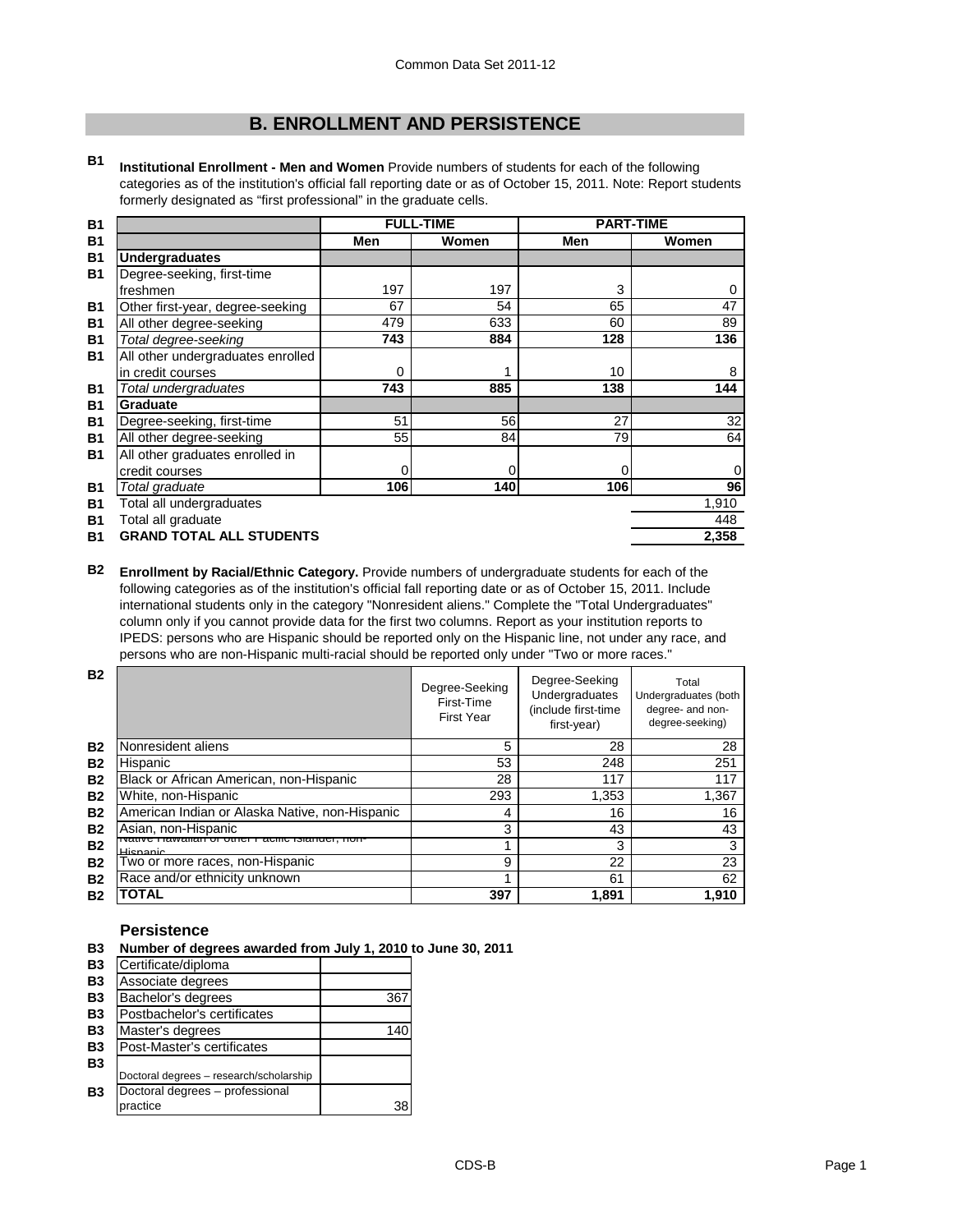#### **B3** Doctoral degrees – other

#### **Graduation Rates**

The items in this section correspond to data elements collected by the IPEDS Web-based Data Collection System's Graduation Rate Survey (GRS). For complete instructions and definitions of data elements, see the IPEDS GRS instructions and glossary on the 2011 Web-based survey.

#### **For Bachelor's or Equivalent Programs**

Please provide data for the Fall 2005 cohort if available. If Fall 2005 cohort data are not available, provide data for the Fall 2004 cohort.

#### *Fall 2005 Cohort*

Report for the cohort of full-time first-time bachelor's (or equivalent) degree-seeking undergraduate students who entered in Fall 2005. Include in the cohort those who entered your institution during the summer term preceding Fall 2005.

| <b>B5</b><br>Of the initial 2005 cohort, how many did not persist and did not graduate for the<br>following reasons: death, permanent disability, service in the armed forces, foreign aid<br>service of the federal government, or official church missions; total allowable<br>exclusions:<br>Final 2005 cohort, after adjusting for allowable exclusions: (subtract question B5 from<br>B6.<br>question B4)<br>434<br><b>B7</b><br>Of the initial 2005 cohort, how many completed the program in four years or less (by<br>August 31, 2009):<br>122<br><b>B8</b><br>Of the initial 2005 cohort, how many completed the program in more than four years<br>but in five years or less (after August 31, 2009 and by August 31, 2010):<br>67<br><b>B9</b><br>Of the initial 2005 cohort, how many completed the program in more than five years<br>but in six years or less (after August 31, 2010 and by August 31, 2011):<br>13<br><b>B10</b> Total graduating within six years (sum of questions B7, B8, and B9):<br>202<br>Six-year graduation rate for 2005 cohort (question B10 divided by question B6):<br><b>B11</b> | <b>B4</b> | Initial 2005 cohort of first-time, full-time bachelor's (or equivalent) degree-seeking<br>undergraduate students; total all students: | 435 |
|------------------------------------------------------------------------------------------------------------------------------------------------------------------------------------------------------------------------------------------------------------------------------------------------------------------------------------------------------------------------------------------------------------------------------------------------------------------------------------------------------------------------------------------------------------------------------------------------------------------------------------------------------------------------------------------------------------------------------------------------------------------------------------------------------------------------------------------------------------------------------------------------------------------------------------------------------------------------------------------------------------------------------------------------------------------------------------------------------------------------------|-----------|---------------------------------------------------------------------------------------------------------------------------------------|-----|
|                                                                                                                                                                                                                                                                                                                                                                                                                                                                                                                                                                                                                                                                                                                                                                                                                                                                                                                                                                                                                                                                                                                              |           |                                                                                                                                       |     |
|                                                                                                                                                                                                                                                                                                                                                                                                                                                                                                                                                                                                                                                                                                                                                                                                                                                                                                                                                                                                                                                                                                                              |           |                                                                                                                                       |     |
|                                                                                                                                                                                                                                                                                                                                                                                                                                                                                                                                                                                                                                                                                                                                                                                                                                                                                                                                                                                                                                                                                                                              |           |                                                                                                                                       |     |
|                                                                                                                                                                                                                                                                                                                                                                                                                                                                                                                                                                                                                                                                                                                                                                                                                                                                                                                                                                                                                                                                                                                              |           |                                                                                                                                       |     |
|                                                                                                                                                                                                                                                                                                                                                                                                                                                                                                                                                                                                                                                                                                                                                                                                                                                                                                                                                                                                                                                                                                                              |           |                                                                                                                                       |     |
|                                                                                                                                                                                                                                                                                                                                                                                                                                                                                                                                                                                                                                                                                                                                                                                                                                                                                                                                                                                                                                                                                                                              |           |                                                                                                                                       |     |
|                                                                                                                                                                                                                                                                                                                                                                                                                                                                                                                                                                                                                                                                                                                                                                                                                                                                                                                                                                                                                                                                                                                              |           |                                                                                                                                       | 47% |

#### *Fall 2004 Cohort*

Report for the cohort of full-time first-time bachelor's (or equivalent) degree-seeking undergraduate students who entered in Fall 2004. Include in the cohort those who entered your institution during the summer term preceding Fall 2004.

| <b>B4</b> | Initial 2004 cohort of first-time, full-time bachelor's (or equivalent) degree-seeking<br>undergraduate students; total all students:                                                                                                                                           | 403 |
|-----------|---------------------------------------------------------------------------------------------------------------------------------------------------------------------------------------------------------------------------------------------------------------------------------|-----|
| <b>B5</b> | Of the initial 2004 cohort, how many did not persist and did not graduate for the<br>following reasons: death, permanent disability, service in the armed forces, foreign aid<br>service of the federal government, or official church missions; total allowable<br>exclusions: |     |
| <b>B6</b> | Final 2004 cohort, after adjusting for allowable exclusions: (subtract question B5 from<br>question B4)                                                                                                                                                                         | 402 |
| <b>B7</b> | Of the initial 2004 cohort, how many completed the program in four years or less (by<br>August 31, 2008):                                                                                                                                                                       | 116 |
| <b>B8</b> | Of the initial 2004 cohort, how many completed the program in more than four years<br>but in five years or less (after August 31, 2008 and by August 31, 2009):                                                                                                                 | 66  |
| <b>B9</b> | Of the initial 2004 cohort, how many completed the program in more than five years<br>but in six years or less (after August 31, 2009 and by August 31, 2010):                                                                                                                  | 13  |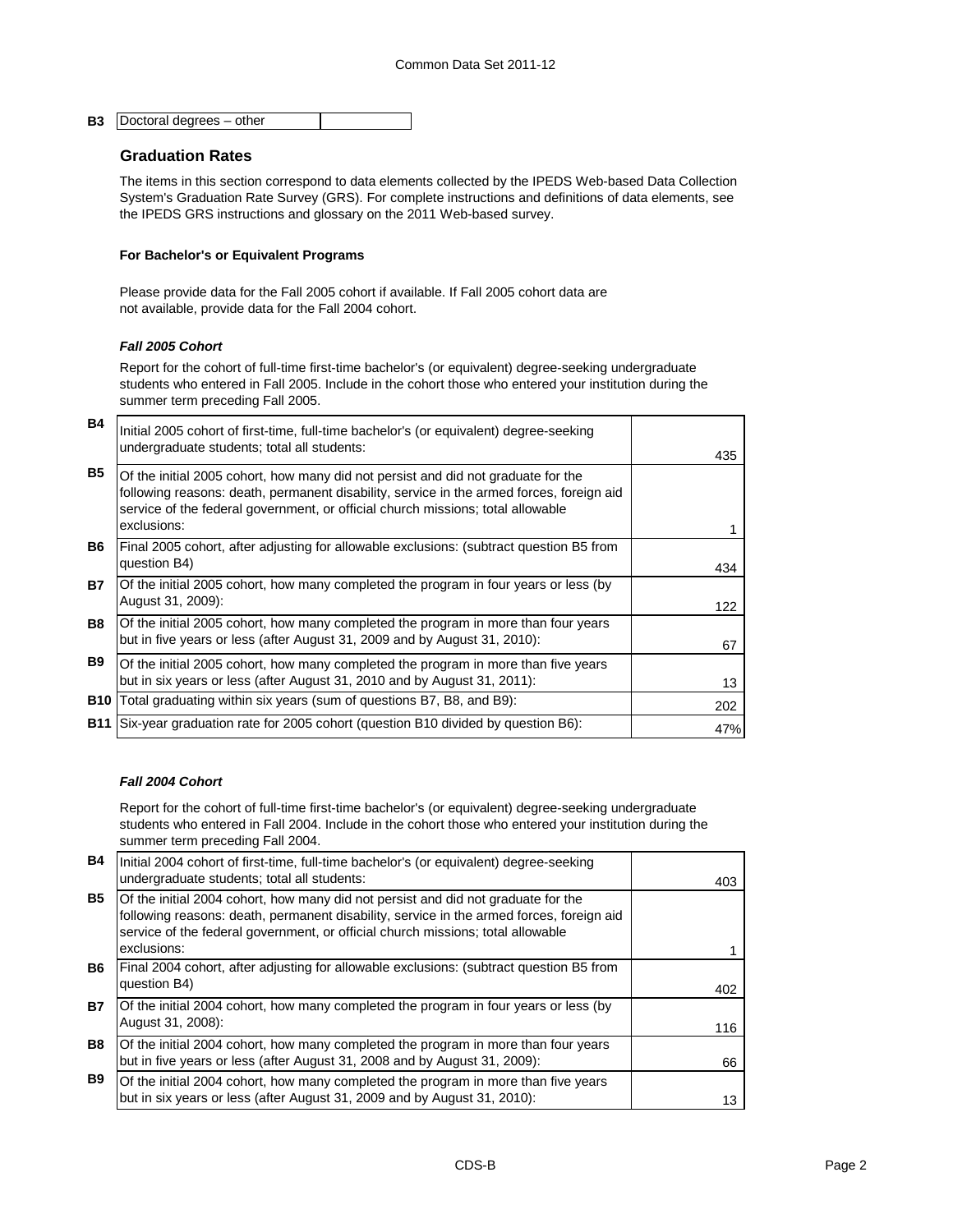**B10** Total graduating within six years (sum of questions B7, B8, and B9): 195 **B11** Six-year graduation rate for 2004 cohort (question B10 divided by question B6): 49%

#### **For Two-Year Institutions**

Please provide data for the 2008 cohort if available. If 2008 cohort data are not available, provide data for the 2007 cohort.

#### *2008 Cohort*

|            | <b>B12</b> Initial 2008 cohort, total of first-time, full-time degree/certificate-seeking students:                                                                                                                                                                                        |   |
|------------|--------------------------------------------------------------------------------------------------------------------------------------------------------------------------------------------------------------------------------------------------------------------------------------------|---|
|            | <b>B13</b> Of the initial 2008 cohort, how many did not persist and did not graduate for the<br>following reasons: death, permanent disability, service in the armed forces, foreign aid<br>service of the federal government, or official church missions; total allowable<br>exclusions: |   |
|            | <b>B14</b> Final 2008 cohort, after adjusting for allowable exclusions (Subtract question B13 from<br>question B12):                                                                                                                                                                       | 0 |
|            | <b>B15</b> Completers of programs of less than two years duration (total):                                                                                                                                                                                                                 |   |
|            | B16 Completers of programs of less than two years within 150 percent of normal time:                                                                                                                                                                                                       |   |
|            | <b>B17</b> Completers of programs of at least two but less than four years (total):                                                                                                                                                                                                        |   |
|            | <b>B18</b> Completers of programs of at least two but less than four-years within 150 percent of<br>normal time:                                                                                                                                                                           |   |
| <b>B19</b> | Total transfers-out (within three years) to other institutions:                                                                                                                                                                                                                            |   |
| <b>B20</b> | Total transfers to two-year institutions:                                                                                                                                                                                                                                                  |   |
|            | <b>B21</b> Total transfers to four-year institutions:                                                                                                                                                                                                                                      |   |

#### *2007 Cohort*

|              | <b>B12</b> Initial 2007 cohort, total of first-time, full-time degree/certificate-seeking students:                                                                                                                                                                                        |   |
|--------------|--------------------------------------------------------------------------------------------------------------------------------------------------------------------------------------------------------------------------------------------------------------------------------------------|---|
|              | <b>B13</b> Of the initial 2007 cohort, how many did not persist and did not graduate for the<br>following reasons: death, permanent disability, service in the armed forces, foreign aid<br>service of the federal government, or official church missions; total allowable<br>exclusions: |   |
|              | <b>B14</b> Final 2007 cohort, after adjusting for allowable exclusions (Subtract question B13 from<br>question B12):                                                                                                                                                                       | 0 |
|              | <b>B15</b> Completers of programs of less than two years duration (total):                                                                                                                                                                                                                 |   |
|              | <b>B16</b> Completers of programs of less than two years within 150 percent of normal time:                                                                                                                                                                                                |   |
|              | <b>B17</b> Completers of programs of at least two but less than four years (total):                                                                                                                                                                                                        |   |
|              | <b>B18</b> Completers of programs of at least two but less than four-years within 150 percent of                                                                                                                                                                                           |   |
|              | normal time:                                                                                                                                                                                                                                                                               |   |
|              | B19   Total transfers-out (within three years) to other institutions:                                                                                                                                                                                                                      |   |
| <b>B20</b> I | Total transfers to two-year institutions:                                                                                                                                                                                                                                                  |   |
|              | <b>B21</b> Total transfers to four-year institutions:                                                                                                                                                                                                                                      |   |

**Retention Rates**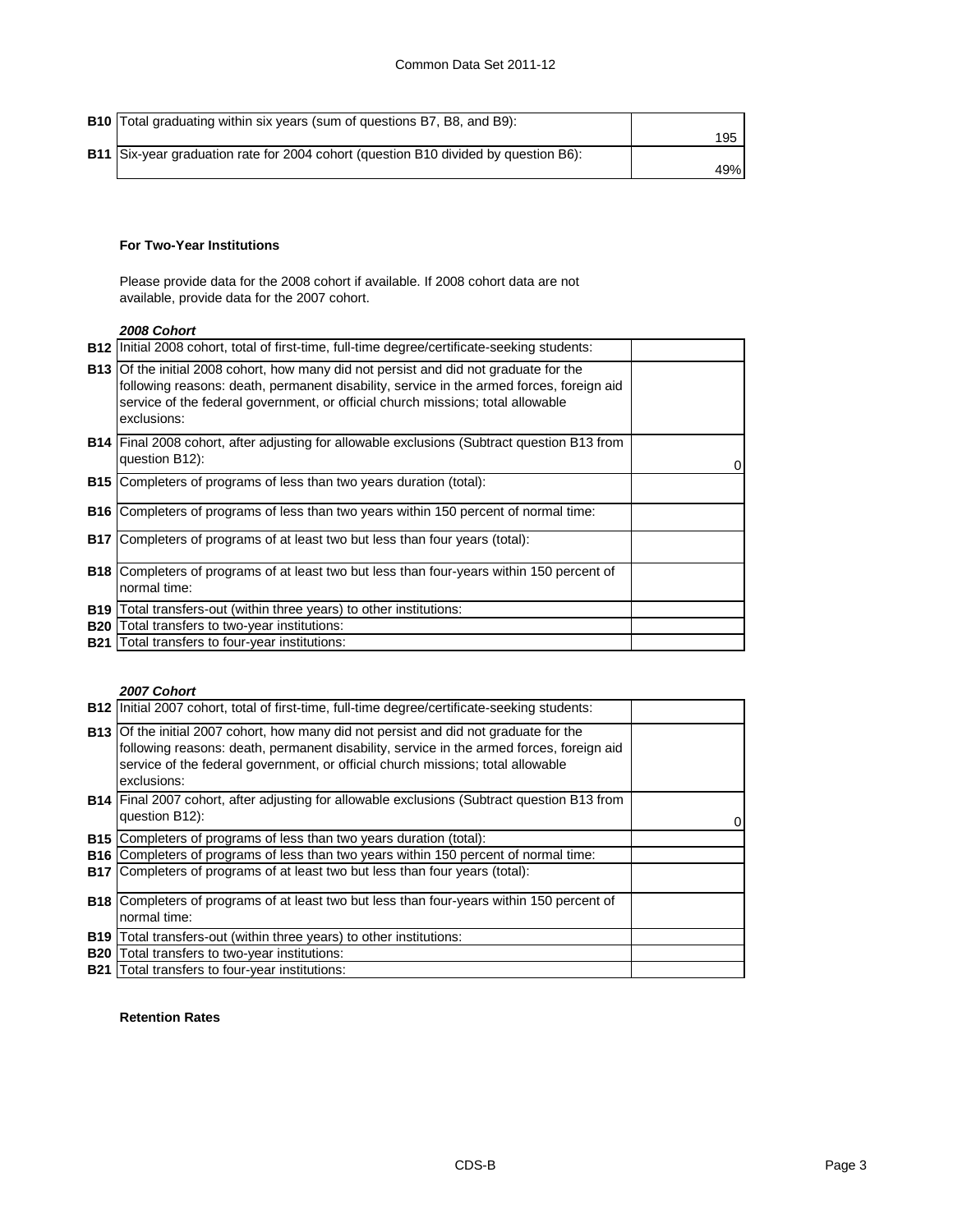Report for the cohort of all full-time, first-time bachelor's (or equivalent) degree-seeking undergraduate students who entered in Fall 2010 (or the preceding summer term). The initial cohort may be adjusted for students who departed for the following reasons: death, permanent disability, service in the armed forces, foreign aid service of the federal government or official church missions. No other adjustments to the initial cohort should be made.

| <b>B22</b> For the cohort of all full-time bachelor's (or equivalent) degree-seeking undergraduate |     |
|----------------------------------------------------------------------------------------------------|-----|
| students who entered your institution as freshmen in Fall 2010 (or the preceding                   |     |
| summer term), what percentage was enrolled at your institution as of the date your                 |     |
| institution calculates its official enrollment in Fall 2011?                                       |     |
|                                                                                                    | 65% |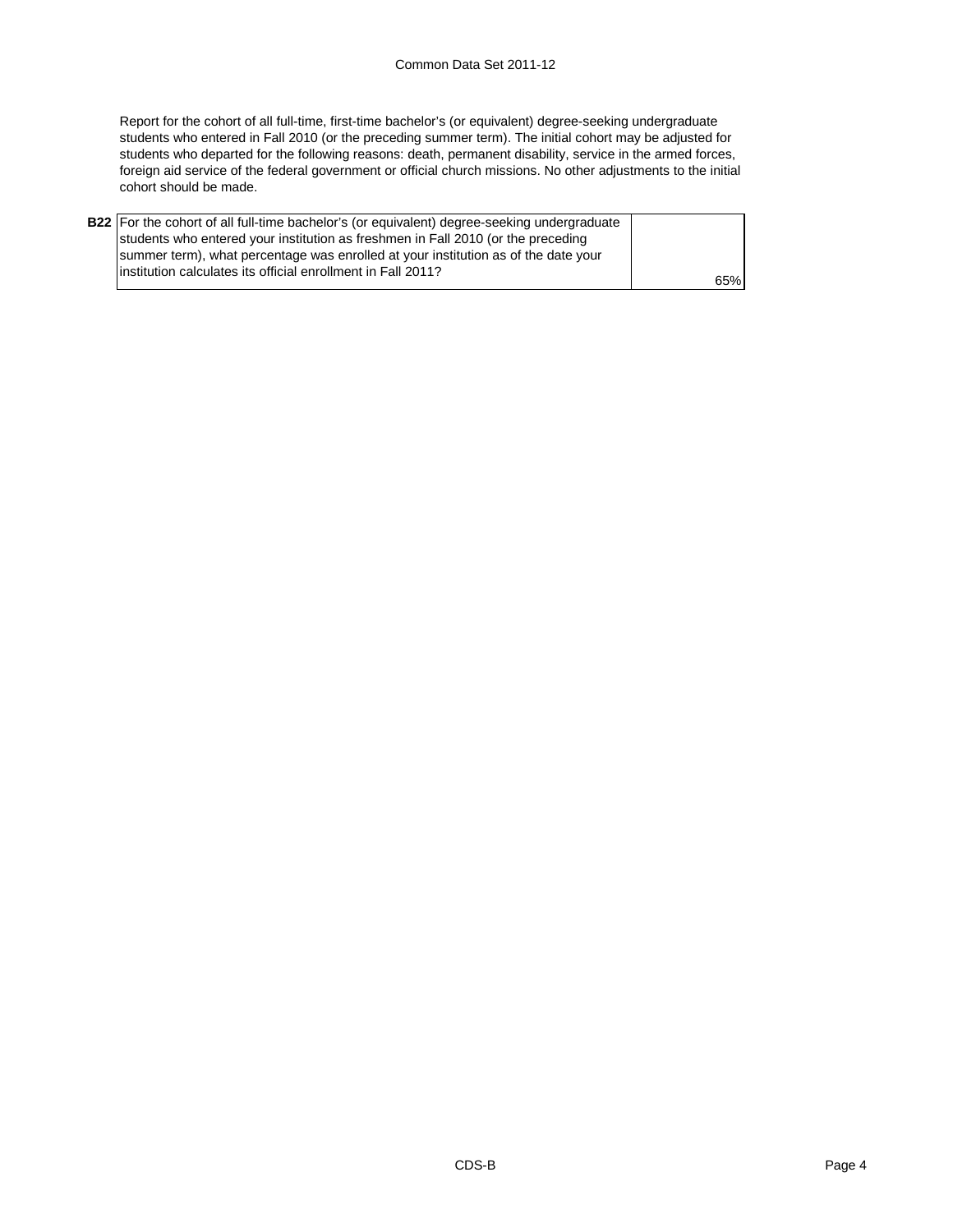# **C. FIRST-TIME, FIRST-YEAR (FRESHMAN) ADMISSION**

# **Applications**

**C1 First-time, first-year, (freshmen) students:** Provide the number of degree-seeking, first-time, first-year students who applied, were admitted, and enrolled (full- or part-time) in Fall 2011. Include early decision, early action, and students who began studies during summer in this cohort. Applicants should include only those students who fulfilled the requirements for consideration for admission (i.e., who completed actionable applications) and who have been notified of one of the following actions: admission, nonadmission, placement on waiting list, or application withdrawn (by applicant or institution). Admitted applicants should include wait-listed students who were subsequently offered admission.

| C <sub>1</sub> | Total first-time, first-year (freshman) men who applied               | 832 |
|----------------|-----------------------------------------------------------------------|-----|
| C <sub>1</sub> | Total first-time, first-year (freshman) women who applied             | 944 |
|                |                                                                       |     |
| C <sub>1</sub> | Total first-time, first-year (freshman) men who were admitted         | 466 |
| C <sub>1</sub> | Total first-time, first-year (freshman) women who were admitted       | 531 |
|                |                                                                       |     |
| C <sub>1</sub> | Total full-time, first-time, first-year (freshman) men who enrolled   | 197 |
| C <sub>1</sub> | Total part-time, first-time, first-year (freshman) men who enrolled   |     |
|                |                                                                       |     |
| C <sub>1</sub> | Total full-time, first-time, first-year (freshman) women who enrolled | 197 |
| C <sub>1</sub> | Total part-time, first-time, first-year (freshman) women who enrolled |     |

**C2 Freshman wait-listed students (students who met admission requirements but whose final admission was contingent on space availability)**

|                |                                                                     | Yes | No |
|----------------|---------------------------------------------------------------------|-----|----|
| C <sub>2</sub> | Do you have a policy of placing students on a waiting list?         |     |    |
| C <sub>2</sub> | If yes, please answer the questions below for Fall 2011 admissions: |     |    |
| C <sub>2</sub> | Number of qualified applicants offered a placed on waiting list     |     |    |
| C <sub>2</sub> | Number accepting a place on the waiting list                        |     |    |
| C <sub>2</sub> | Number of wait-listed students admitted                             |     |    |
|                | .                                                                   |     |    |

- **C2** Is your waiting list ranked?
- **C2** If yes, do you release that information to students?
- **C2** Do you release that information to school counselors?

# **Admission Requirements**

#### **C3 High school completion requirement**

| C <sub>3</sub> | High school diploma is required and GED is        |  |
|----------------|---------------------------------------------------|--|
|                | accepted                                          |  |
| C <sub>3</sub> | High school diploma is required and GED is not    |  |
|                | accepted                                          |  |
| C <sub>3</sub> | High school diploma or equivalent is not required |  |

### **C4 Does your institution require or recommend a general college-preparatory program for degreeseeking students?**

| C <sub>4</sub> | <b>IRequire</b>               |  |
|----------------|-------------------------------|--|
| C4             | ∕ IRecommend                  |  |
| C <sub>4</sub> | Neither require nor recommend |  |

**C5 Distribution of high school units required and/or recommended.** Specify the distribution of academic high school course units required and/or recommended of all or most degree-seeking students using Carnegie units (one unit equals one year of study or its equivalent). If you use a different system for calculating units, please convert.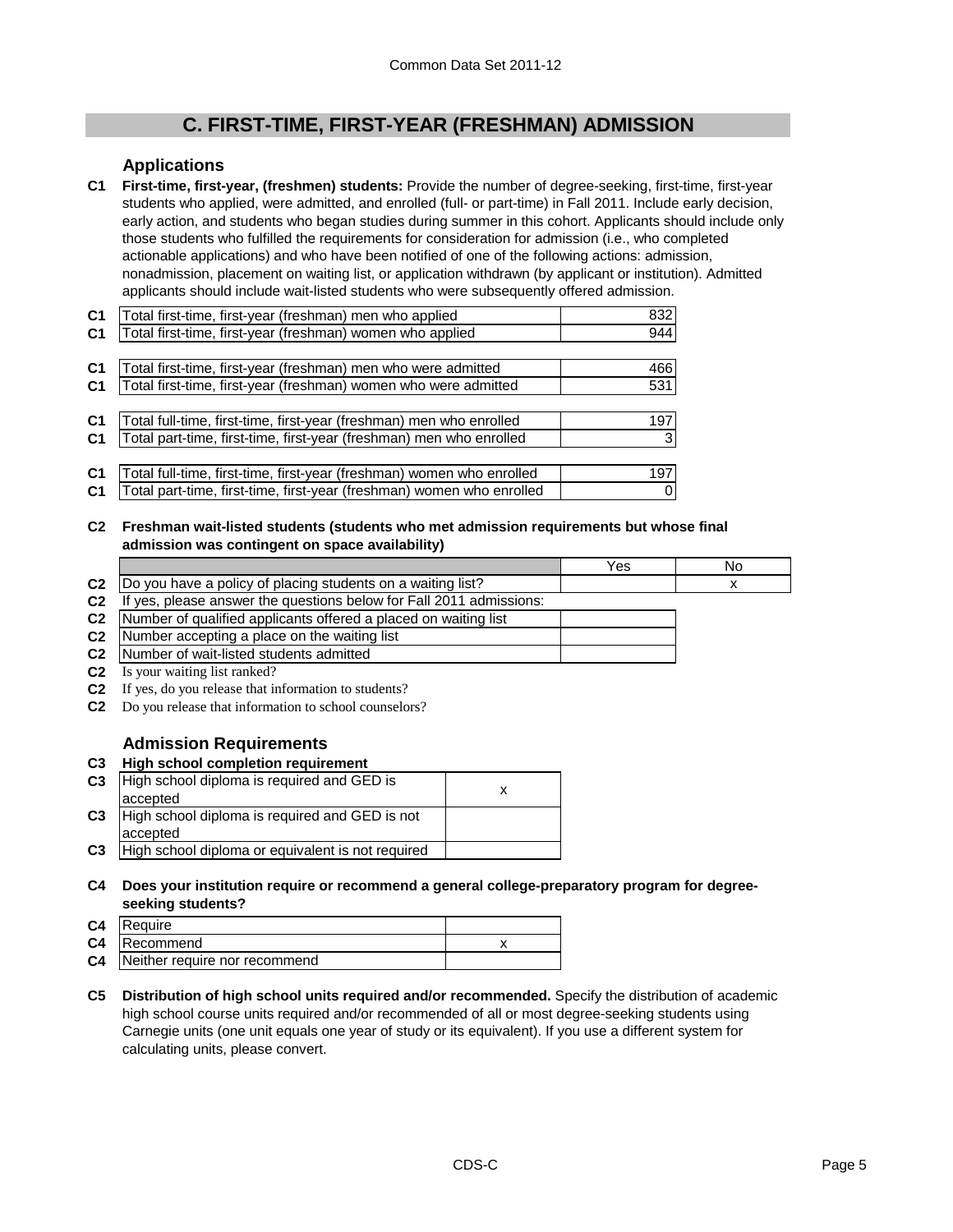| C <sub>5</sub> |                              | <b>Units</b>   | <b>Units</b> |
|----------------|------------------------------|----------------|--------------|
|                |                              | Required       | Recommended  |
| C <sub>5</sub> | Total academic units         | 16             |              |
| C <sub>5</sub> | English                      | 3              |              |
| C <sub>5</sub> | Mathematics                  | $\overline{2}$ |              |
| C <sub>5</sub> | Science                      | $\overline{2}$ |              |
| C <sub>5</sub> | Of these, units that must be |                |              |
|                | lab                          |                |              |
| C <sub>5</sub> | Foreign language             |                |              |
| C <sub>5</sub> | Social studies               | 2              |              |
| C <sub>5</sub> | History                      |                |              |
| C <sub>5</sub> | Academic electives           | 7              |              |
| C <sub>5</sub> | <b>Computer Science</b>      |                |              |
| C <sub>5</sub> | Visual/Performing Arts       |                |              |
| C <sub>5</sub> | Other (specify)              |                |              |

# **Basis for Selection**

**C6** Do you have an open admission policy, under which virtually all secondary school graduates or students with GED equivalency diplomas are admitted without regard to academic record, test scores, or other qualifications? If so, check which applies:

| C <sub>6</sub> | Open admission policy as described above for all students         |  |
|----------------|-------------------------------------------------------------------|--|
| C6             | Open admission policy as described above for most students, but-- |  |
| C6             | selective admission for out-of-state students                     |  |
| C6             | selective admission to some programs                              |  |
| C6             | other (explain)                                                   |  |
|                |                                                                   |  |

### **C7 Relative importance of each of the following academic and nonacademic factors in first-time, firstyear, degree-seeking (freshman) admission decisions.**

| C7 |                                   | <b>Very Important</b> | Important | <b>Considered</b> | <b>Not Considered</b>     |
|----|-----------------------------------|-----------------------|-----------|-------------------|---------------------------|
| C7 | <b>Academic</b>                   |                       |           |                   |                           |
| C7 | Rigor of secondary school         |                       | x         |                   |                           |
|    | record                            |                       |           |                   |                           |
| C7 | Class rank                        | X                     |           |                   |                           |
| C7 | Academic GPA                      | X                     |           |                   |                           |
| C7 | Standardized test scores          | X                     |           |                   |                           |
| C7 | <b>Application Essay</b>          |                       |           |                   | X                         |
| C7 | Recommendation(s)                 |                       | X         |                   |                           |
| C7 | Nonacademic                       |                       |           |                   |                           |
| C7 | Interview                         |                       |           |                   | X                         |
| C7 | <b>Extracurricular activities</b> |                       |           | X                 |                           |
| C7 | Talent/ability                    |                       | x         |                   |                           |
| C7 | Character/personal qualities      |                       | X         |                   |                           |
| C7 | First generation                  |                       |           |                   | X                         |
| C7 | Alumni/ae relation                |                       |           | X                 |                           |
| C7 | Geographical residence            |                       |           |                   | X                         |
| C7 | State residency                   |                       |           |                   | X                         |
| C7 | Religious                         |                       |           | X                 |                           |
|    | affiliation/commitment            |                       |           |                   |                           |
| C7 | Racial/ethnic status              |                       |           |                   | $\boldsymbol{\mathsf{x}}$ |
| C7 | Volunteer work                    |                       |           |                   | X                         |
| C7 | Work experience                   |                       |           |                   | X                         |
| C7 | Level of applicant's interest     |                       |           | X                 |                           |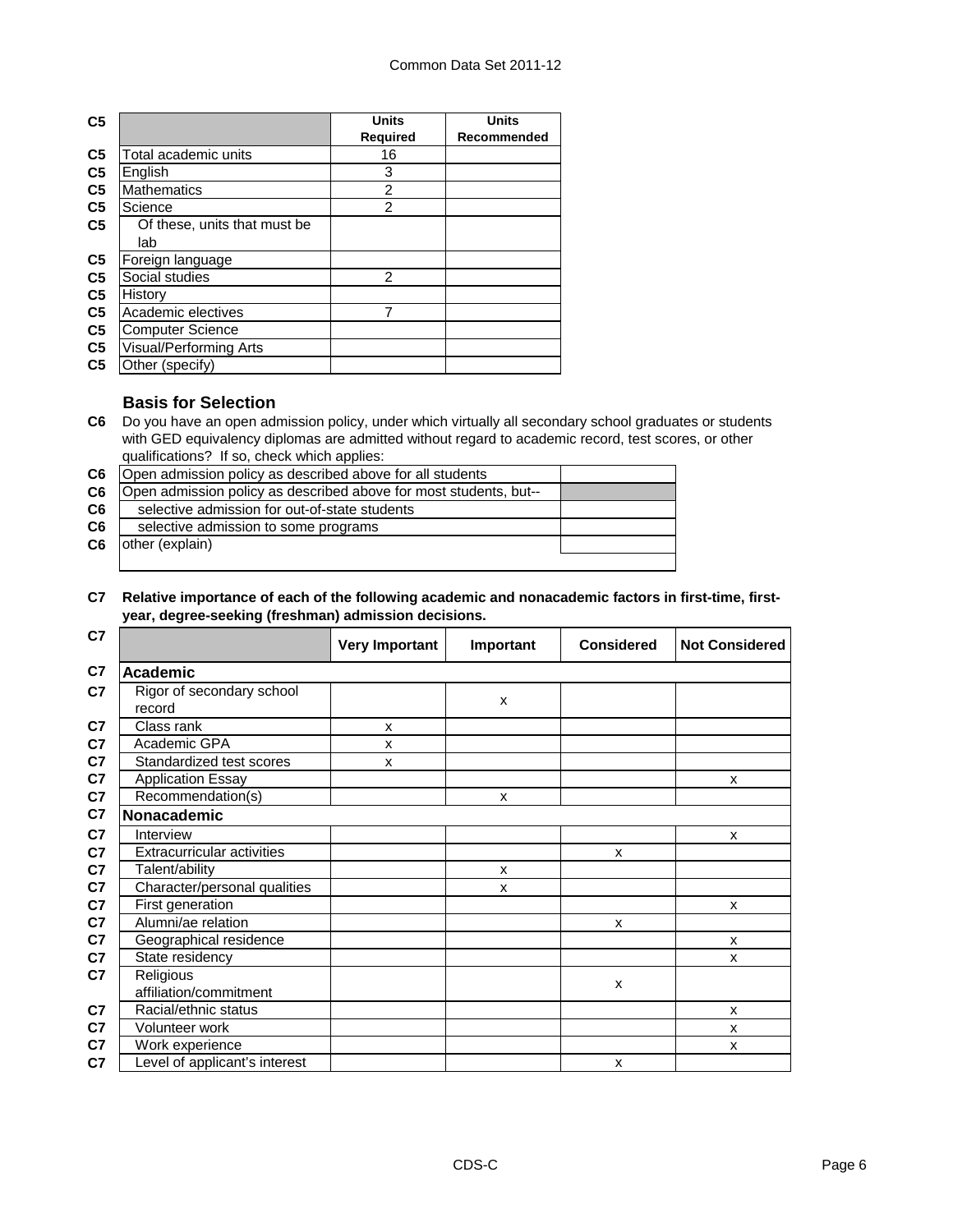# **SAT and ACT Policies**

| C <sub>8</sub><br><b>Entrance exams</b> |
|-----------------------------------------|
|-----------------------------------------|

|                                                                            | Yes | No |
|----------------------------------------------------------------------------|-----|----|
| <b>C8A</b> Does your institution make use of SAT, ACT, or SAT Subject Test |     |    |
| scores in admission decisions for first-time, first-year, degree-seeking   |     |    |
| applicants?                                                                |     |    |

**C8A** If yes, place check marks in the appropriate boxes below to reflect your institution's policies for use in admission for Fall 2013.

| C8A |                                         |         | <b>ADMISSION</b> |                         |                    |          |  |  |
|-----|-----------------------------------------|---------|------------------|-------------------------|--------------------|----------|--|--|
| C8A |                                         | Require | Recommend        | <b>Require for Some</b> | <b>Consider if</b> | Not Used |  |  |
|     |                                         |         |                  |                         | <b>Submitted</b>   |          |  |  |
|     | <b>C8A SAT or ACT</b>                   |         |                  |                         |                    |          |  |  |
|     | <b>C8A ACT only</b>                     |         |                  |                         |                    |          |  |  |
|     | C8A SAT only                            |         |                  |                         |                    |          |  |  |
|     | <b>C8A</b> SAT and SAT Subject Tests or |         |                  |                         |                    |          |  |  |
|     | ACT                                     |         |                  |                         |                    |          |  |  |
|     | <b>C8A SAT Subject Tests only</b>       |         |                  |                         |                    |          |  |  |

**C8B** If your institution will make use of the ACT in admission decisions for first-time, first-year, degree-seeking applicants for Fall 2013, please indicate which ONE of the following applies: (regardless of whether the writing score will be used in the admissions process):

**C8B** ACT with Writing Component required **ACT 2006** 2008 2012 2022

**C8B** ACT with Writing component recommended

**C8B** ACT with or without Writing component accepted

|     | C8C Please indicate how your institution will use the SAT or ACT writing component; check all that apply: |                  |                |
|-----|-----------------------------------------------------------------------------------------------------------|------------------|----------------|
| C8C |                                                                                                           | <b>SAT</b> essay | <b>ACT</b> ess |

|                                                  |                  | .                |
|--------------------------------------------------|------------------|------------------|
| C8C.                                             | <b>SAT</b> essay | <b>ACT</b> essay |
| C8C For admission                                |                  |                  |
| C8C For placement                                |                  |                  |
| C8C For advising                                 |                  |                  |
| C8C In place of an application essay             |                  |                  |
| C8C As a validity check on the application essay |                  |                  |
| C8C No college policy as of now                  |                  |                  |
| C8C Not using essay component                    |                  |                  |
|                                                  |                  |                  |

**C8D In addition**, does your institution use applicants' test scores for academic advising?

| C8D |                                                                                                             | Yes | No |      |
|-----|-------------------------------------------------------------------------------------------------------------|-----|----|------|
|     |                                                                                                             |     |    |      |
|     |                                                                                                             |     |    |      |
|     | <b>C8E</b> Latest date by which SAT or ACT scores must be received for fall-<br>term admission              |     |    | 8/15 |
|     | <b>C8E</b> Latest date by which SAT Subject Test scores must be received for<br><b>Ifall-term admission</b> |     |    | n/a  |

**C8F** If necessary, use this space to clarify your test policies (e.g., if tests are recommended for some students, or if tests are not required of some students):

**C8G** Please indicate which tests your institution uses for placement (e.g., state tests):

| C8G SAT |                                  | х |  |
|---------|----------------------------------|---|--|
| C8G ACT |                                  | x |  |
|         | <b>C8G</b> SAT Subject Tests     |   |  |
| C8G AP  |                                  | x |  |
|         | C8G CLEP                         |   |  |
|         | <b>C8G</b> Institutional Exam    |   |  |
|         | <b>C8G</b> State Exam (specify): |   |  |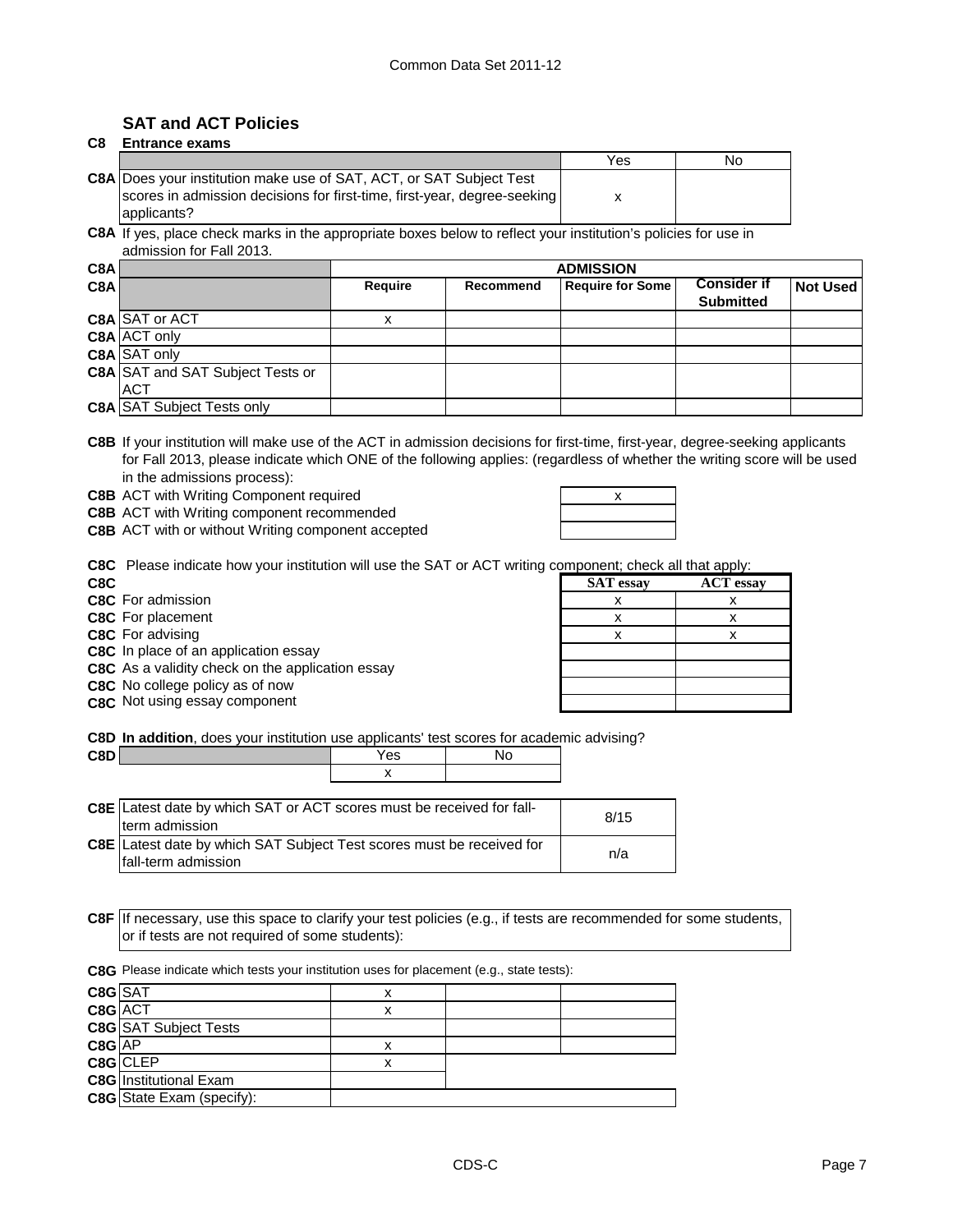# **Freshman Profile**

Provide percentages for ALL enrolled, degree-seeking, full-time and part-time, first-time, first-year (freshman) students enrolled in Fall 2011, including students who began studies during summer, international students/nonresident aliens, and students admitted under special arrangements.

**C9 Percent and number of first-time, first-year (freshman) students enrolled in Fall 2011 who submitted national standardized (SAT/ACT) test scores. Include information for ALL enrolled, degree-seeking, first-time, first-year (freshman) students who submitted test scores.** Do not include partial test scores (e.g., mathematics scores but not critical reading for a category of students) or combine other standardized test results (such as TOEFL) in this item. Do not convert SAT scores to ACT scores and vice versa. The 25th percentile is the score that 25 percent scored at or below; the 75th percentile score is the one that 25 percent scored at or above.

| C9 | <b>IPercent submitting SAT scores</b> | 74% Number submitting SAT scores | 295l |
|----|---------------------------------------|----------------------------------|------|
| C9 | <b>IPercent submitting ACT scores</b> | 74% Number submitting ACT scores | 294  |

| C <sub>9</sub> |                             | 25th Percentile          | 75th Percentile |
|----------------|-----------------------------|--------------------------|-----------------|
| C <sub>9</sub> | <b>SAT Critical Reading</b> | 450                      | 570             |
| C <sub>9</sub> | <b>SAT Math</b>             | 480                      | 580             |
|                | <b>SAT Writing</b>          | 440                      | 550             |
|                | <b>SAT Essay</b>            | $\overline{\phantom{0}}$ |                 |
| C <sub>9</sub> | <b>ACT Composite</b>        | 20                       | 26              |
| C <sub>9</sub> | <b>ACT Math</b>             | 20                       | 26              |
| C <sub>9</sub> | <b>ACT English</b>          | 19                       | 25              |
| C <sub>9</sub> | <b>ACT Writing</b>          | 18                       | 24              |

**C9** Percent of first-time, first-year (freshman) students with scores in each range:

| C9             |                         | <b>SAT Critical</b>  |                    |                    |
|----------------|-------------------------|----------------------|--------------------|--------------------|
|                |                         | Reading              | <b>SAT Math</b>    | <b>SAT Writing</b> |
| C <sub>9</sub> | 700-800                 | 1.70%                | 2.72%              | 1.02%              |
| C <sub>9</sub> | 600-699                 | 14.58%               | 19.32%             | 10.51%             |
| C <sub>9</sub> | 500-599                 | 34.24%               | 42.38%             | 36.95%             |
| C <sub>9</sub> | 400-499                 | 40.68%               | 32.88%             | 40.34%             |
| C <sub>9</sub> | 300-399                 | 8.47%                | 2.37%              | 10.51%             |
| C <sub>9</sub> | 200-299                 | 0.33%                | 0.33%              | 0.67%              |
|                | Totals should = $100\%$ | 100.00%              | 100.00%            | 100.00%            |
| C9             |                         | <b>ACT Composite</b> | <b>ACT English</b> | <b>ACT Math</b>    |
| C <sub>9</sub> | 30-36                   | 7.48%                | 9.52%              | 5.78%              |
| C <sub>9</sub> | 24-29                   | 36.73%               | 26.53%             | 41.84%             |
| C <sub>9</sub> | 18-23                   | 46.27%               | 44.22%             | 42.18%             |
| C <sub>9</sub> | $12 - 17$               | 9.52%                | 18.03%             | 9.86%              |
| C <sub>9</sub> | $6 - 11$                | $0.00\%$             | 1.70%              | 0.34%              |
| C <sub>9</sub> | Below 6                 | 0.00%                | $0.00\%$           | 0.00%              |
|                | Totals should = $100\%$ | 100.00%              | 100.00%            | 100.00%            |

**C10** Percent of all degree-seeking, first-time, first-year (freshman) students who had high school class rank within each of the following ranges (report information for those students from whom you collected high school rank information).

| <b>C10</b> Percent in top tenth of high school graduating class                           | 21% |                           |
|-------------------------------------------------------------------------------------------|-----|---------------------------|
| C10 Percent in top quarter of high school graduating class                                | 46% |                           |
| C10 Percent in top half of high school graduating class                                   |     | $81\%$ Top half +         |
| C10 Percent in bottom half of high school graduating class                                |     | 19% bottom half = $100\%$ |
| C10 Percent in bottom quarter of high school graduating class                             | 5%  |                           |
| C10 Percent of total first-time, first-year (freshmen) students who submitted high school |     |                           |
| class rank:                                                                               |     | 88%                       |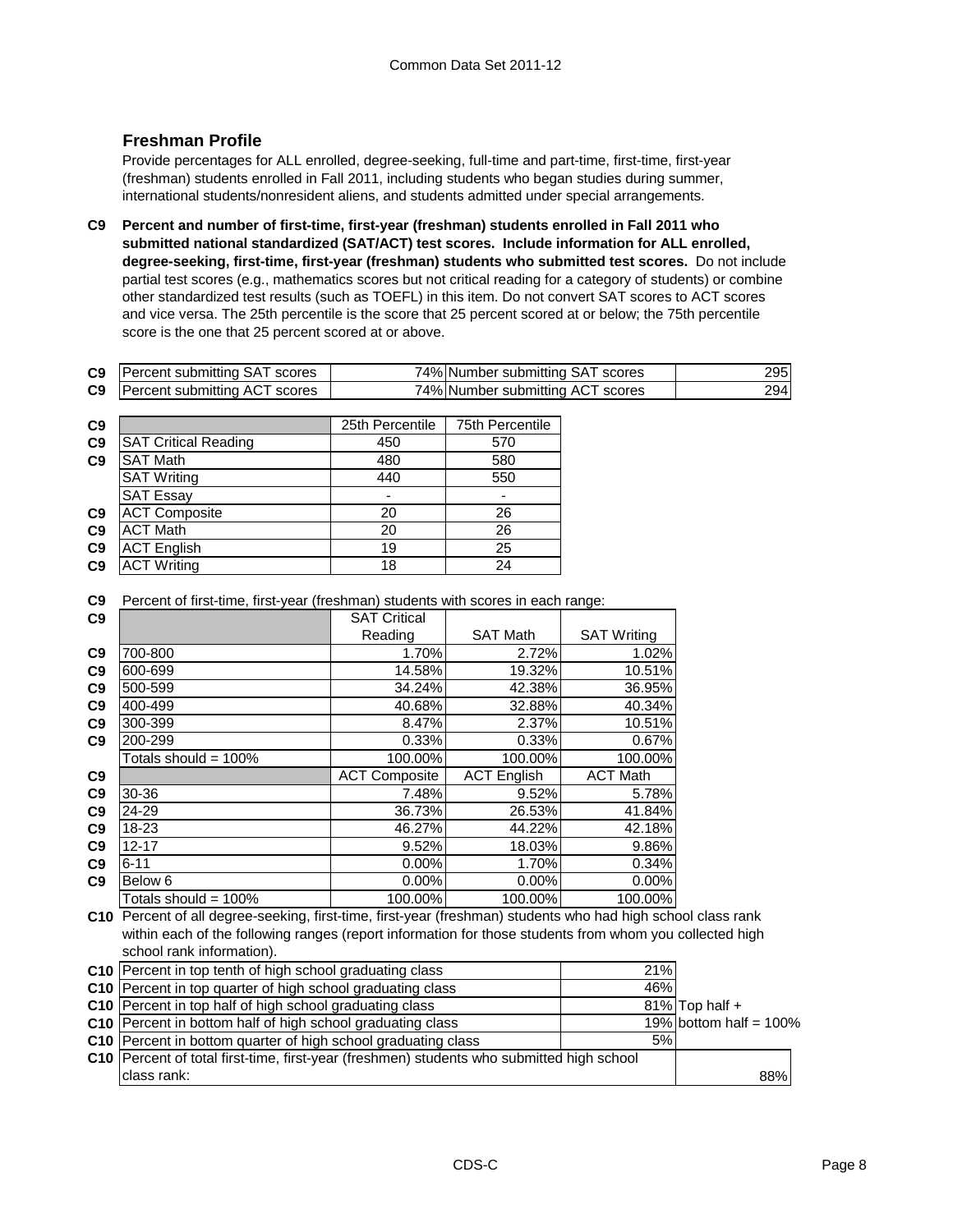**C11** Percentage of all enrolled, degree-seeking, first-time, first-year (freshman) students who had high school grade-point averages within each of the following ranges (using 4.0 scale). Report information only for those students from whom you collected high school GPA.

| C11 Percent who had GPA of 3.75 and higher      | 44.79%   |
|-------------------------------------------------|----------|
| C11 Percent who had GPA between 3.50 and 3.74   | 17.71%   |
| C11 Percent who had GPA between 3.25 and 3.49   | 12.76%   |
| C11   Percent who had GPA between 3.00 and 3.24 | 11.72%   |
| C11 Percent who had GPA between 2.50 and 2.99   | 10.68%   |
| C11 Percent who had GPA between 2.0 and 2.49    | 1.82%    |
| C11 Percent who had GPA between 1.0 and 1.99    | 0.52%    |
| C11 Percent who had GPA below 1.0               | $0.00\%$ |
| Totals should = 100%                            | 100.00%  |

| C12 Average high school GPA of all degree-seeking, first-time, first-year<br>(freshman) students who submitted GPA: | 3.56   |
|---------------------------------------------------------------------------------------------------------------------|--------|
| C12 Percent of total first-time, first-year (freshman) students who<br>submitted high school GPA:                   | 96.70% |

# **Admission Policies**

# **C13 Application Fee**

| C <sub>13</sub> |                                                       | Yes     | No |
|-----------------|-------------------------------------------------------|---------|----|
|                 | C13 Does your institution have an<br>application fee? |         |    |
|                 | C13 Amount of application fee:                        | \$50.00 |    |
| C <sub>13</sub> |                                                       | Yes     | N٥ |
|                 | C13 Can it be waived for applicants                   |         |    |
|                 | with financial need?                                  |         |    |

**C13** If you have an application fee and an on-line application option,

|  |   | ╯ |
|--|---|---|
|  | x |   |
|  |   |   |
|  |   |   |

| C <sub>13</sub> Free:    |
|--------------------------|
| C <sub>13</sub> Reduced: |

| C <sub>13</sub> |                                                                                     | Yes | חצ |
|-----------------|-------------------------------------------------------------------------------------|-----|----|
|                 | C13 Can on-line application fee be<br>waived for applicants with<br>financial need? |     |    |

## **C14 Application closing date**

| C <sub>14</sub> |                                             | Yes | N٥ |
|-----------------|---------------------------------------------|-----|----|
|                 | C14 Does your institution have an           |     |    |
|                 | application closing date?                   |     |    |
|                 | <b>C14</b> Application closing date (fall): |     |    |
|                 | <b>C14</b> Priority date:                   |     |    |

| C <sub>15</sub> |                                                                       |  |
|-----------------|-----------------------------------------------------------------------|--|
|                 | C15 Are first-time, first-year students accepted for terms other than |  |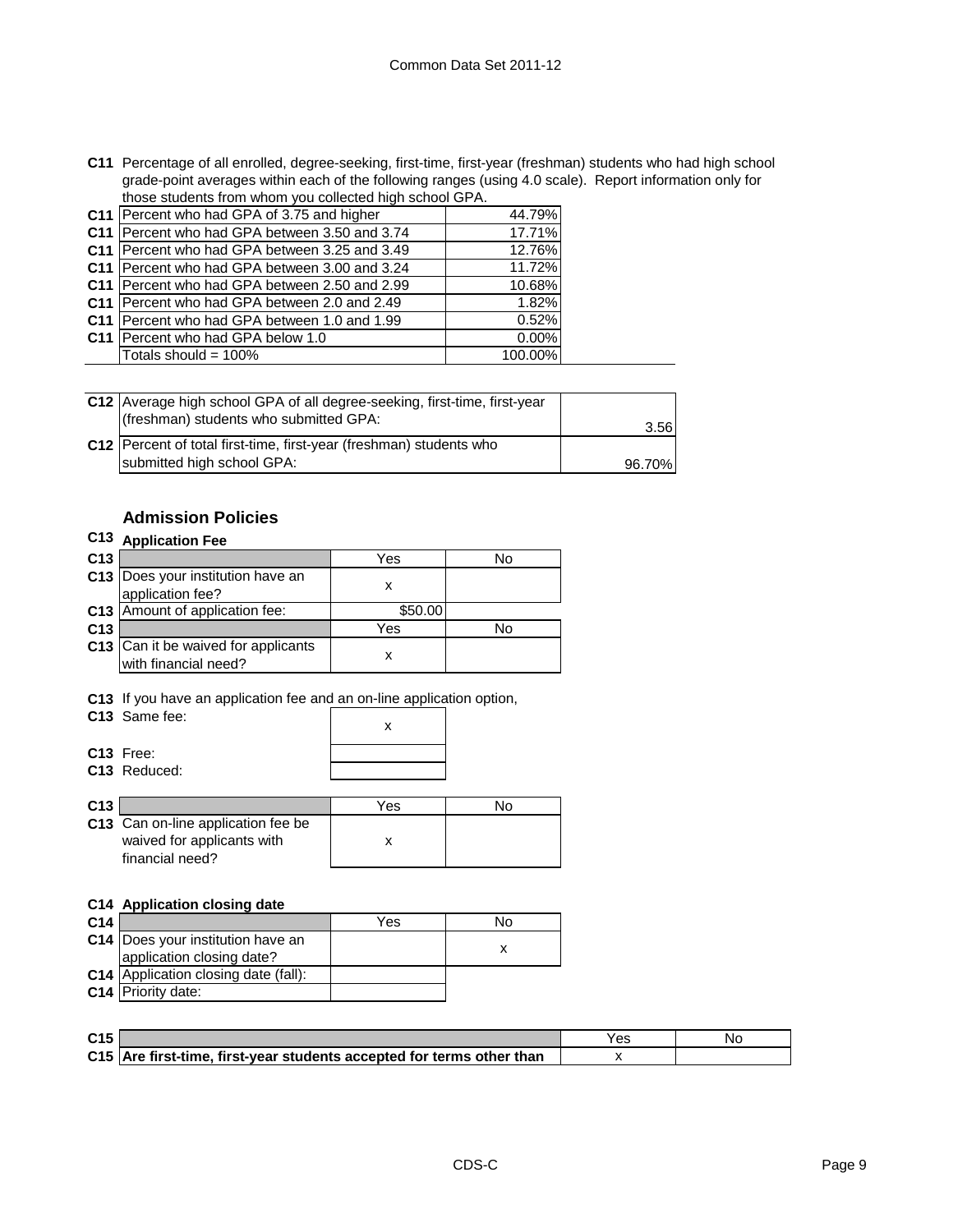### **C16 Notification to applicants of admission decision sent** *(fill in one only)*

| C16 On a rolling basis beginning<br>(data): | Q/1 |
|---------------------------------------------|-----|
| $C16$ By (date):                            |     |
| C16 Other:                                  |     |
|                                             |     |

#### **C17 Reply policy for admitted applicants** *(fill in one only)*

| C <sub>17</sub> | Must reply by (date):                  |   |          |
|-----------------|----------------------------------------|---|----------|
| C <sub>17</sub> | No set date:                           | х |          |
| C <sub>17</sub> | Must reply by May 1 or within          |   |          |
|                 | weeks if notified                      |   |          |
|                 | thereafter                             |   |          |
| C <sub>17</sub> | Other:                                 |   |          |
|                 |                                        |   |          |
| C <sub>17</sub> | Deadline for housing deposit (MM/DD):  |   | none     |
| C <sub>17</sub> | Amount of housing deposit:             |   | \$100.00 |
| C <sub>17</sub> | Refundable if student does not enroll? |   |          |
| C <sub>17</sub> | Yes, in full                           | х |          |
| C <sub>17</sub> | Yes, in part                           |   |          |
| C <sub>17</sub> | No                                     |   |          |
|                 |                                        |   |          |

#### **C18 Deferred admission**

| C <sub>18</sub> |                                                                                       |           | Yes | Νo |
|-----------------|---------------------------------------------------------------------------------------|-----------|-----|----|
|                 | C18  Does your institution allow students to postpone enrollment after<br>ladmission? |           |     |    |
|                 | <b>C18</b> If yes, maximum period of postponement:                                    | 12 months |     |    |

#### **C19 Early admission of high school students**

| C <sub>19</sub> |                                                                                               | Yes | No |
|-----------------|-----------------------------------------------------------------------------------------------|-----|----|
|                 | C19 Does your institution allow high school students to enroll as full-time,                  |     |    |
|                 | first-time, first-year (freshman) students one year or more before high<br>school graduation? |     |    |

Question removed from CDS.

**C20 Common Application Question removed from CDS.** (Initiated during 2006-2007 cycle)

# **Early Decision and Early Action Plans**

| C <sub>21</sub> Early Decision |  |
|--------------------------------|--|
|                                |  |

| C <sub>21</sub> |                                                                                                                                                                                                                                                                                                                                             | Yes | No |
|-----------------|---------------------------------------------------------------------------------------------------------------------------------------------------------------------------------------------------------------------------------------------------------------------------------------------------------------------------------------------|-----|----|
| C <sub>21</sub> | Does your institution offer an early decision plan (an admission plan<br>that permits students to apply and be notified of an admission<br>decision well in advance of the regular notification date and that asks<br>students to commit to attending if accepted) for first-time, first-year<br>(freshman) applicants for fall enrollment? |     | x  |
|                 | C21 If "yes," please complete the following:                                                                                                                                                                                                                                                                                                |     |    |
|                 | C21 First or only early decision plan closing date                                                                                                                                                                                                                                                                                          |     |    |
|                 | C21 First or only early decision plan notification date                                                                                                                                                                                                                                                                                     |     |    |
|                 | C21 Other early decision plan closing date                                                                                                                                                                                                                                                                                                  |     |    |
|                 | C21 Other early decision plan notification date                                                                                                                                                                                                                                                                                             |     |    |
|                 |                                                                                                                                                                                                                                                                                                                                             |     |    |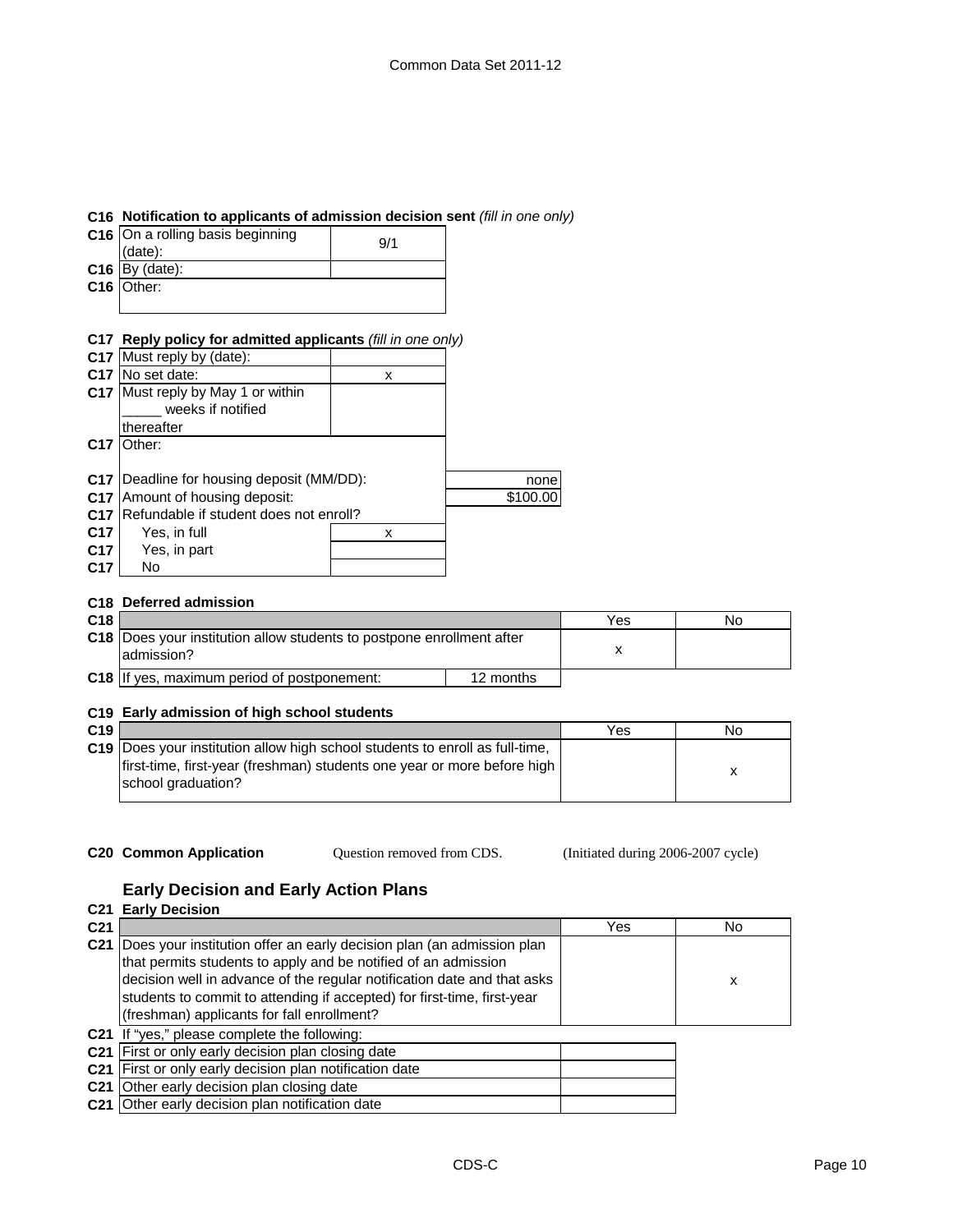|                 | C21 For the Fall 2011 entering class:                                         |     |    |
|-----------------|-------------------------------------------------------------------------------|-----|----|
|                 | <b>C21</b> Number of early decision applications received by your institution |     |    |
|                 | C21 Number of applicants admitted under early decision plan                   |     |    |
|                 | C21 Please provide significant details about your early decision plan:        |     |    |
|                 |                                                                               |     |    |
|                 |                                                                               |     |    |
|                 |                                                                               |     |    |
|                 | C22 Early action                                                              |     |    |
| C <sub>22</sub> |                                                                               | Yes | No |
|                 | C22  Do you have a nonbinding early action plan whereby students are          |     |    |

| C22 If "yes," please complete the following:   |  |
|------------------------------------------------|--|
| <b>C22</b> Early action closing date           |  |
| C <sub>22</sub> Early action notification date |  |

notification date but do not have to commit to attending your college?

**C22** Is your early action plan a "restrictive" plan under which you limit students from applying to other early plans?

| C <sub>22</sub> | es |  |
|-----------------|----|--|
| 0.22            |    |  |

x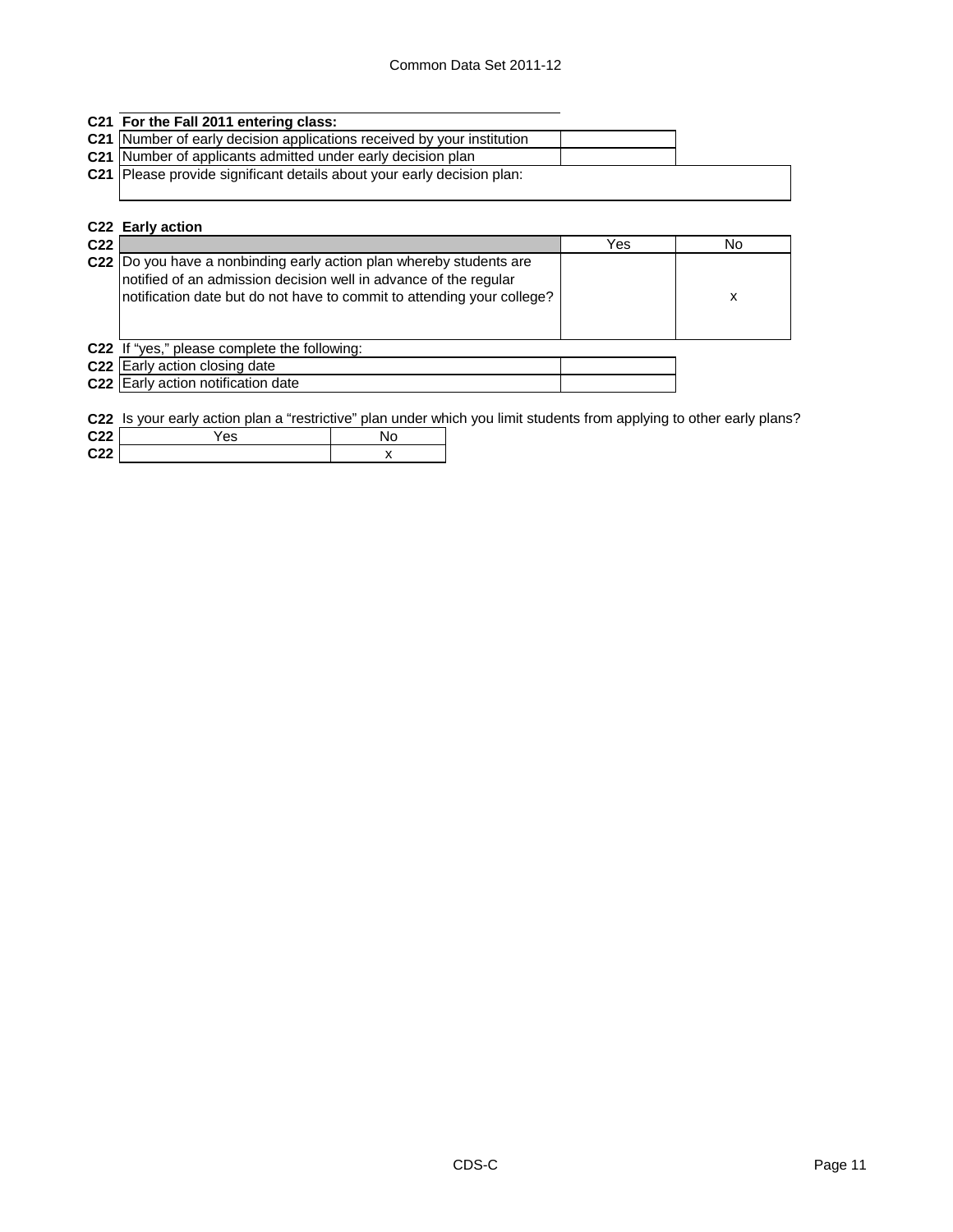# **D. TRANSFER ADMISSION**

# **Fall Applicants**

| D <sub>1</sub> |                                                                                                                                                             | Yes | No |
|----------------|-------------------------------------------------------------------------------------------------------------------------------------------------------------|-----|----|
| D1             | Does your institution enroll transfer students? (If no,<br>please skip to Section E)                                                                        |     |    |
| D1             | If yes, may transfer students earn advanced standing credit<br>by transferring credits earned from course work completed<br>at other colleges/universities? |     |    |

**D2** Provide the number of students who applied, were admitted, and enrolled as degree-seeking transfer students in Fall 2011.

| D <sub>2</sub> |       | Applicants | Admitted   | Enrolled   |
|----------------|-------|------------|------------|------------|
|                |       |            | Applicants | Applicants |
| D <sub>2</sub> | Men   | 194        | 128        |            |
| D <sub>2</sub> | Women | 264        | 140        | 59         |
| D <sub>2</sub> | 'otal | 458        | 268        | 146        |

# **Application for Admission**

**D3** Indicate terms for which transfers may enroll:

| D <sub>3</sub> | <b>Fall</b> |  |
|----------------|-------------|--|
| D <sub>3</sub> | Winter      |  |
|                |             |  |

- D3 Spring Beau and Beau and Beau and Beau and Beau and Beau and Beau and Beau and Beau and Beau and Beau and Beau and Beau and Beau and Beau and Beau and Beau and Beau and Beau and Beau and Beau and Beau and Beau and Beau
- **D3** Summer

| D <sub>4</sub> |                                                                                                                        | Yes | No |
|----------------|------------------------------------------------------------------------------------------------------------------------|-----|----|
| D <sub>4</sub> | Must a transfer applicant have a minimum number of<br>credits completed or else must apply as an entering<br>freshman? |     |    |
| D4             | If yes, what is the minimum number of credits and the unit<br>of measure?                                              | 24  |    |

# **D5** Indicate all items required of transfer students to apply for admission:

| D <sub>5</sub> |                                                         | Required of All | Recommended<br>of All | Recommended<br>of Some | Required of Some | Not Required |
|----------------|---------------------------------------------------------|-----------------|-----------------------|------------------------|------------------|--------------|
| D <sub>5</sub> | High school transcript                                  |                 |                       |                        | x                |              |
| D <sub>5</sub> | College transcript(s)                                   | x               |                       |                        |                  |              |
| D <sub>5</sub> | Essay or personal<br>statement                          |                 |                       |                        | x                |              |
| D5             | Interview                                               |                 |                       |                        | x                |              |
| D <sub>5</sub> | Standardized test scores                                |                 |                       |                        | x                |              |
| D <sub>5</sub> | Statement of good standing<br>from prior institution(s) |                 |                       |                        | x                |              |

| <b>D6</b> If a minimum high school grade point average is required of |      |
|-----------------------------------------------------------------------|------|
| transfer applicants, specify (on a 4.0 scale):                        | 2.00 |
|                                                                       |      |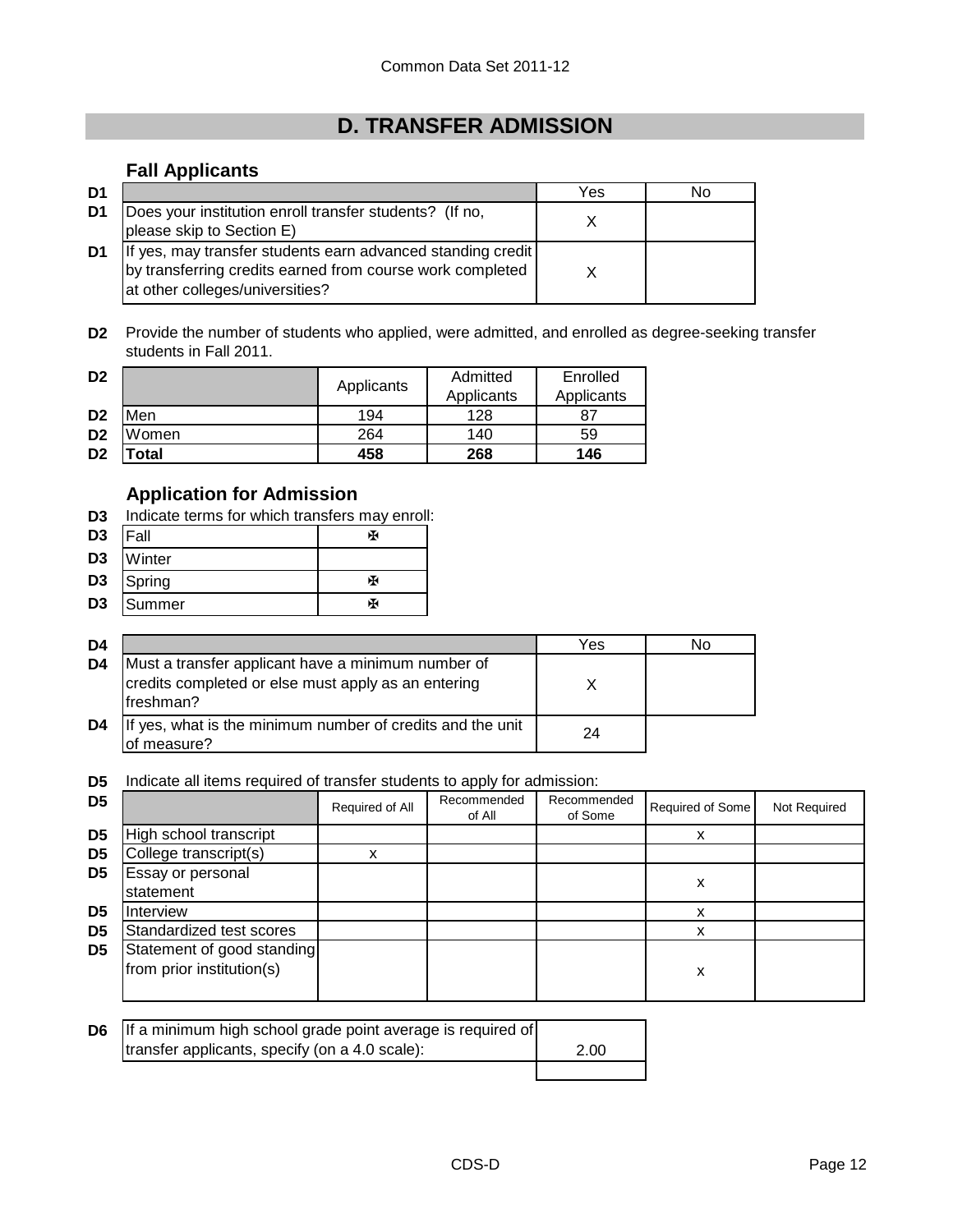## Common Data Set 2011-12

| <b>D7</b> If a minimum college grade point average is required of |      |
|-------------------------------------------------------------------|------|
| transfer applicants, specify (on a 4.0 scale):                    | 2.00 |

**D8** List any other application requirements specific to transfer applicants: Transfer students must submit their final high school transcripts and official ACT or SAT scores if they have less than 24 transferable hours.

**D9** List application priority, closing, notification, and candidate reply dates for transfer students. If applications are reviewed on a continuous or rolling basis, place a check mark in the "Rolling admission" column.

| D <sub>9</sub> |        | <b>Priority Date</b> | <b>Closing Date</b> | <b>Notification Date</b> | <b>Reply Date</b> | Rolling<br><b>Admission</b> |
|----------------|--------|----------------------|---------------------|--------------------------|-------------------|-----------------------------|
| D <sub>9</sub> | Fall   |                      |                     |                          |                   |                             |
| D <sub>9</sub> | Winter |                      |                     |                          |                   |                             |
| D <sub>9</sub> | Spring |                      |                     |                          |                   |                             |
| D <sub>9</sub> | Summer |                      |                     |                          |                   |                             |

| <b>D10</b> |                                                                 | Yes | No |
|------------|-----------------------------------------------------------------|-----|----|
|            | <b>D10</b> Does an open admission policy, if reported, apply to |     |    |
|            | Itransfer students?                                             |     |    |

**D11** Describe additional requirements for transfer admission, if applicable:

# **Transfer Credit Policies**

your institution to earn an associate degree:

| <b>D12</b> Report the lowest grade earned for any course that may be | $\mathsf{A}^*$ |
|----------------------------------------------------------------------|----------------|
| transferred for credit:                                              |                |

| <b>D13</b> |                                                             | Number | Unit Tvpe |
|------------|-------------------------------------------------------------|--------|-----------|
|            | <b>D13</b> Maximum number of credits or courses that may be | 66     | semester  |
|            | Itransferred from a two-year institution:                   |        | hours     |

| D <sub>14</sub> |                                                                                                          | Number | Unit Type         |
|-----------------|----------------------------------------------------------------------------------------------------------|--------|-------------------|
|                 | <b>D14</b> Maximum number of credits or courses that may be<br>transferred from a four-year institution: | 94     | semester<br>hours |
|                 | <b>D15</b> Minimum number of credits that transfers must complete at                                     |        |                   |

| D16 Minimum number of credits that transfers must complete at | 31 |
|---------------------------------------------------------------|----|
| your institution to earn a bachelor's degree:                 |    |

**D17** Describe other transfer credit policies: \*Must complete a minimum of 25 percent of the semester hours at Hardin-Simmons University with at least six advanced hours in major and three advanced hours in minor. A student may petition to transfer no more than two courses with grades of D, provided the resulting overall GPA is 2.0 or higher.

N/A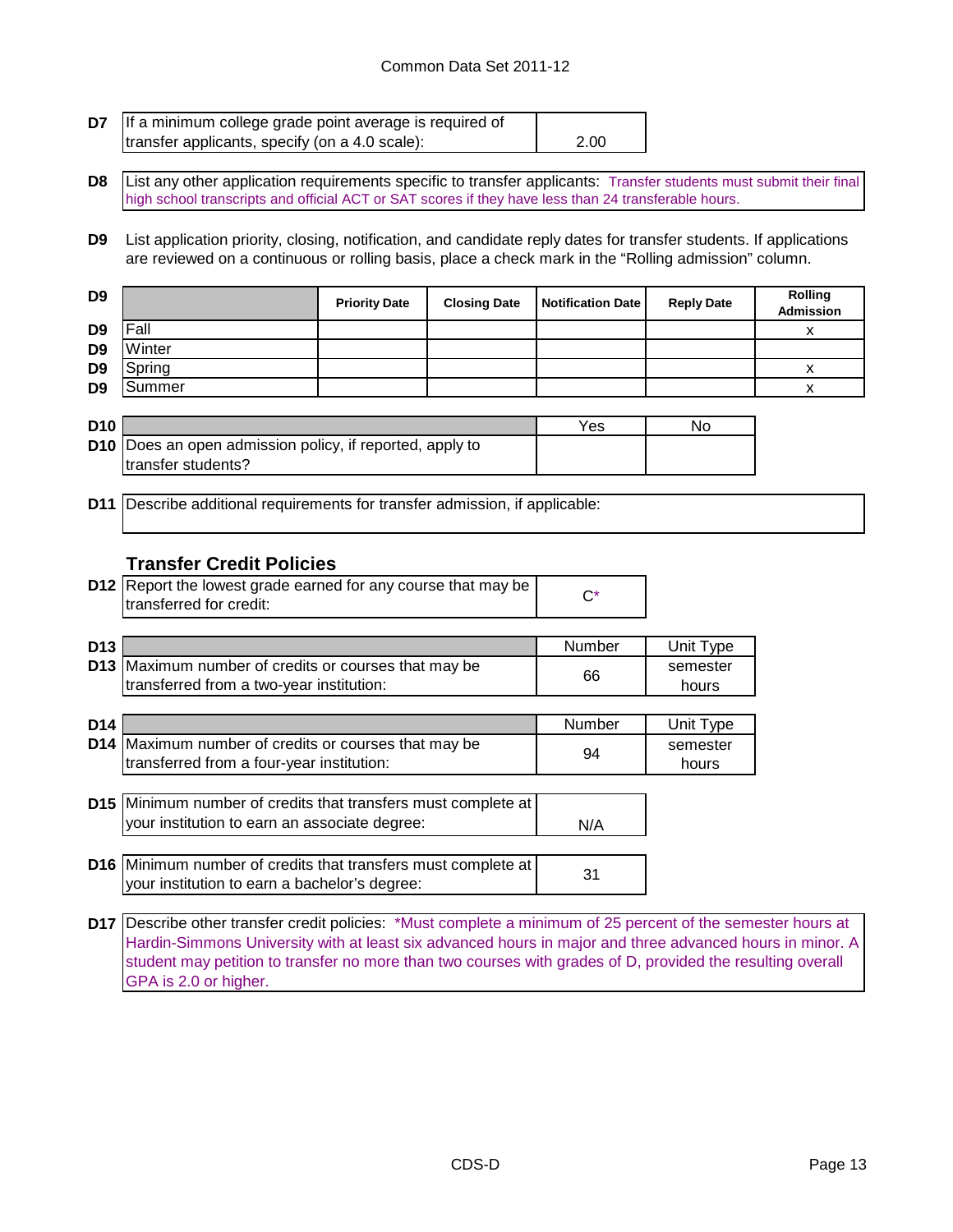# **E. ACADEMIC OFFERINGS AND POLICIES**

**E1 Special study options:** Identify those programs available at your institution. Refer to the glossary for definitions.

| E1             | Accelerated program                 | X |
|----------------|-------------------------------------|---|
| E1             | Cooperative education program       |   |
| E <sub>1</sub> | Cross-registration                  | X |
| E <sub>1</sub> | Distance learning                   | X |
| E1             | Double major                        | X |
| E1             | Dual enrollment                     | X |
| E <sub>1</sub> | English as a Second Language (ESL)  |   |
| E <sub>1</sub> | Exchange student program (domestic) |   |
| E <sub>1</sub> | External degree program             |   |
| E <sub>1</sub> | Honors Program                      | X |
| E <sub>1</sub> | Independent study                   | X |
| E <sub>1</sub> | Internships                         | X |
| E <sub>1</sub> | Liberal arts/career combination     |   |
| E <sub>1</sub> | Student-designed major              |   |
| E <sub>1</sub> | Study abroad                        | X |
| E <sub>1</sub> | Teacher certification program       | X |
| E <sub>1</sub> | Weekend college                     |   |
| E1             | Other (specify):                    |   |
|                |                                     |   |

**E2 This question has been removed from the Common Data Set.**

#### **E3 Areas in which all or most students are required to complete some course work prior to graduation:**

|                | work prior to graduation.                       |        |
|----------------|-------------------------------------------------|--------|
| E3             | Arts/fine arts                                  |        |
| E3             | Computer literacy                               | v<br>∧ |
| E <sub>3</sub> | English (including composition)                 | X      |
| E3             | Foreign languages                               |        |
| E3             | History                                         | Χ      |
| E3             | Humanities                                      |        |
| E3             | <b>Mathematics</b>                              |        |
| E <sub>3</sub> | Philosophy                                      |        |
| E <sub>3</sub> | Sciences (biological or physical)               |        |
| E <sub>3</sub> | Social science                                  |        |
| E <sub>3</sub> | Other (describe):<br><b>Bible (2 semesters)</b> |        |
|                |                                                 |        |

**Library Collections: The CDS Publishers will collect library data again when a new Academic Libraries Survey is in place.**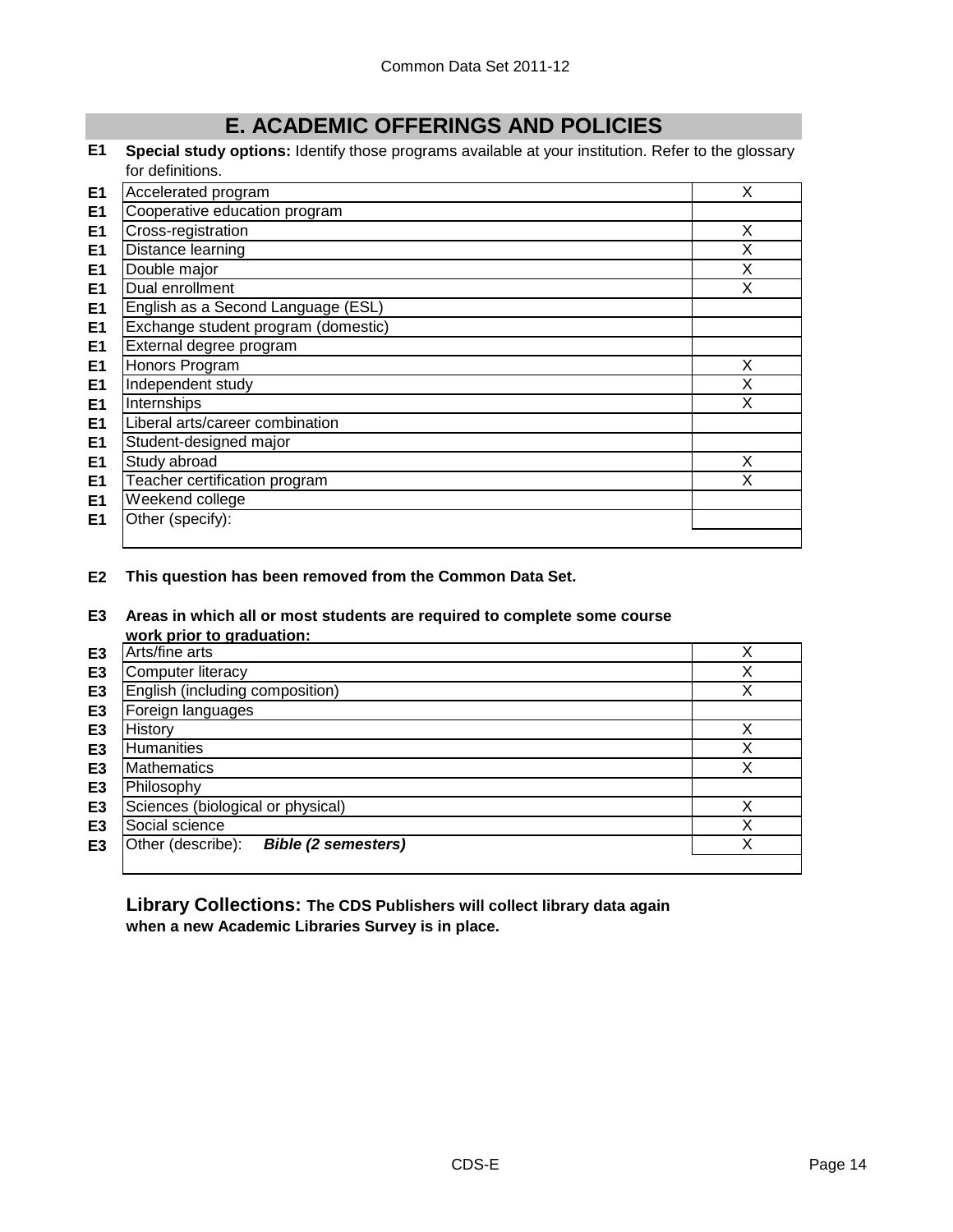# **F. STUDENT LIFE**

**F1** Percentages of first-time, first-year (freshman) degree-seeking students and degree-seeking undergraduates enrolled in Fall 2011 who fit the following categories:

| F <sub>1</sub> |                                                     | First-time, first-year |                |
|----------------|-----------------------------------------------------|------------------------|----------------|
|                |                                                     | (freshman)             | Undergraduates |
|                |                                                     | students               |                |
| F1             | Percent who are from out of state (exclude          |                        |                |
|                | international/nonresident aliens from the numerator |                        |                |
|                | and denominator)                                    | 4%                     | 4%             |
| F <sub>1</sub> | Percent of men who join fraternities                | N/A                    | 3%             |
| F1             | Percent of women who join sororities                | N/A                    | 5%             |
| F1             | Percent who live in college-owned, -operated, or -  |                        |                |
|                | affiliated housing                                  | 89%                    | 42%            |
| F <sub>1</sub> | Percent who live off campus or commute              | 11%                    | 58%            |
| F1             | Percent of students age 25 and older                | 0%                     | 9%             |
| F1             | Average age of full-time students                   | 18                     | 21             |
| F1             | Average age of all students (full- and part-time)   | 18                     | 21             |

**F2 Activities offered** Identify those programs available at your institution.

| F <sub>2</sub> | <b>Campus Ministries</b>     | Χ                       |
|----------------|------------------------------|-------------------------|
| F <sub>2</sub> | Choral groups                | $\overline{\mathsf{x}}$ |
| F <sub>2</sub> | Concert band                 | X                       |
| F <sub>2</sub> | Dance                        |                         |
| F <sub>2</sub> | Drama/theater                | X                       |
| F <sub>2</sub> | <b>International Student</b> | Χ                       |
|                | Organization                 |                         |
| F <sub>2</sub> | Jazz band                    | X                       |
| F <sub>2</sub> | Literary magazine            | $\overline{\mathsf{x}}$ |
| F <sub>2</sub> | Marching band                | $\overline{\mathsf{x}}$ |
| F <sub>2</sub> | Model UN                     | $\overline{\mathsf{x}}$ |
| F <sub>2</sub> | Music ensembles              | $\overline{\mathsf{x}}$ |
| F <sub>2</sub> | <b>Musical theater</b>       | $\overline{\mathsf{x}}$ |
| F <sub>2</sub> | Opera                        | X                       |
| F <sub>2</sub> | Pep band                     |                         |
| F <sub>2</sub> | Radio station                |                         |
| F <sub>2</sub> | Student government           | Χ                       |
| F <sub>2</sub> | Student newspaper            | Χ                       |
| F <sub>2</sub> | Student-run film society     |                         |
| F <sub>2</sub> | Symphony orchestra           | Χ                       |
| F <sub>2</sub> | <b>Television station</b>    |                         |
| F <sub>2</sub> | Yearbook                     | Χ                       |

# **F3 ROTC** (program offered in cooperation with Reserve Officers' Training Corps)

| F <sub>3</sub> |                                      | On Campus | At Cooperating<br>Institution | Name of Cooperating Institution |
|----------------|--------------------------------------|-----------|-------------------------------|---------------------------------|
|                | <b>F3</b> Army ROTC is offered:      |           |                               |                                 |
|                | <b>F3</b> Naval ROTC is offered:     |           |                               |                                 |
|                | <b>F3</b> Air Force ROTC is offered: |           |                               |                                 |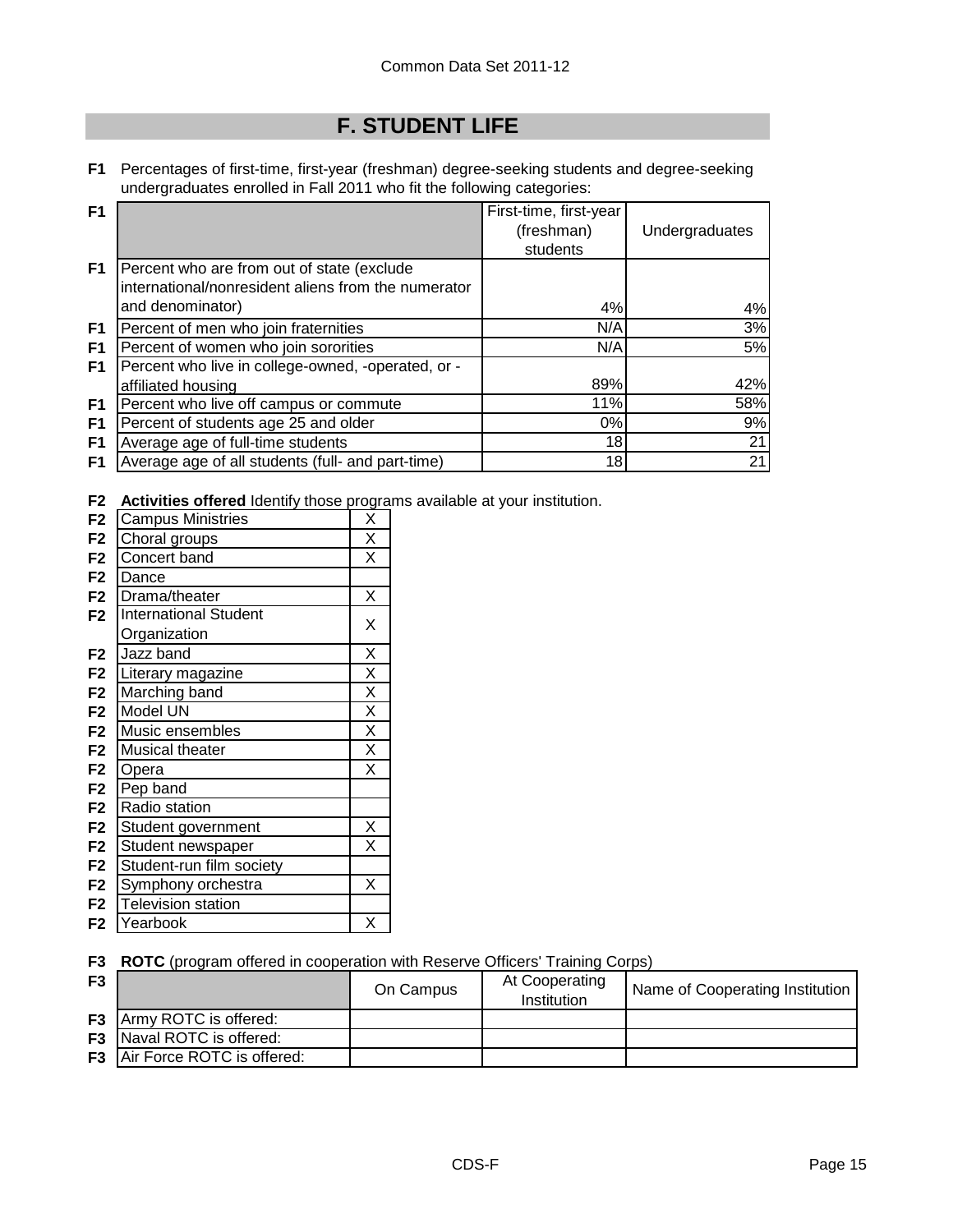**F4 Housing:** Check all types of college-owned, -operated, or -affiliated housing available for undergraduates at your institution.

| F4 | Coed dorms                                                 |   |
|----|------------------------------------------------------------|---|
| F4 | Men's dorms                                                | Х |
| F4 | Women's dorms                                              | Х |
| F4 | Apartments for married students                            | X |
| F4 | Apartments for single students                             | Χ |
| F4 | Special housing for disabled<br>students                   | Χ |
| F4 | Special housing for international<br>students              |   |
| F4 | Fraternity/sorority housing                                |   |
| F4 | Cooperative housing                                        |   |
| F4 | Theme housing                                              |   |
| F4 | Wellness housing                                           |   |
| F4 | Other housing options (specify):                           | x |
|    | single & duplex housing with priority<br>given to families |   |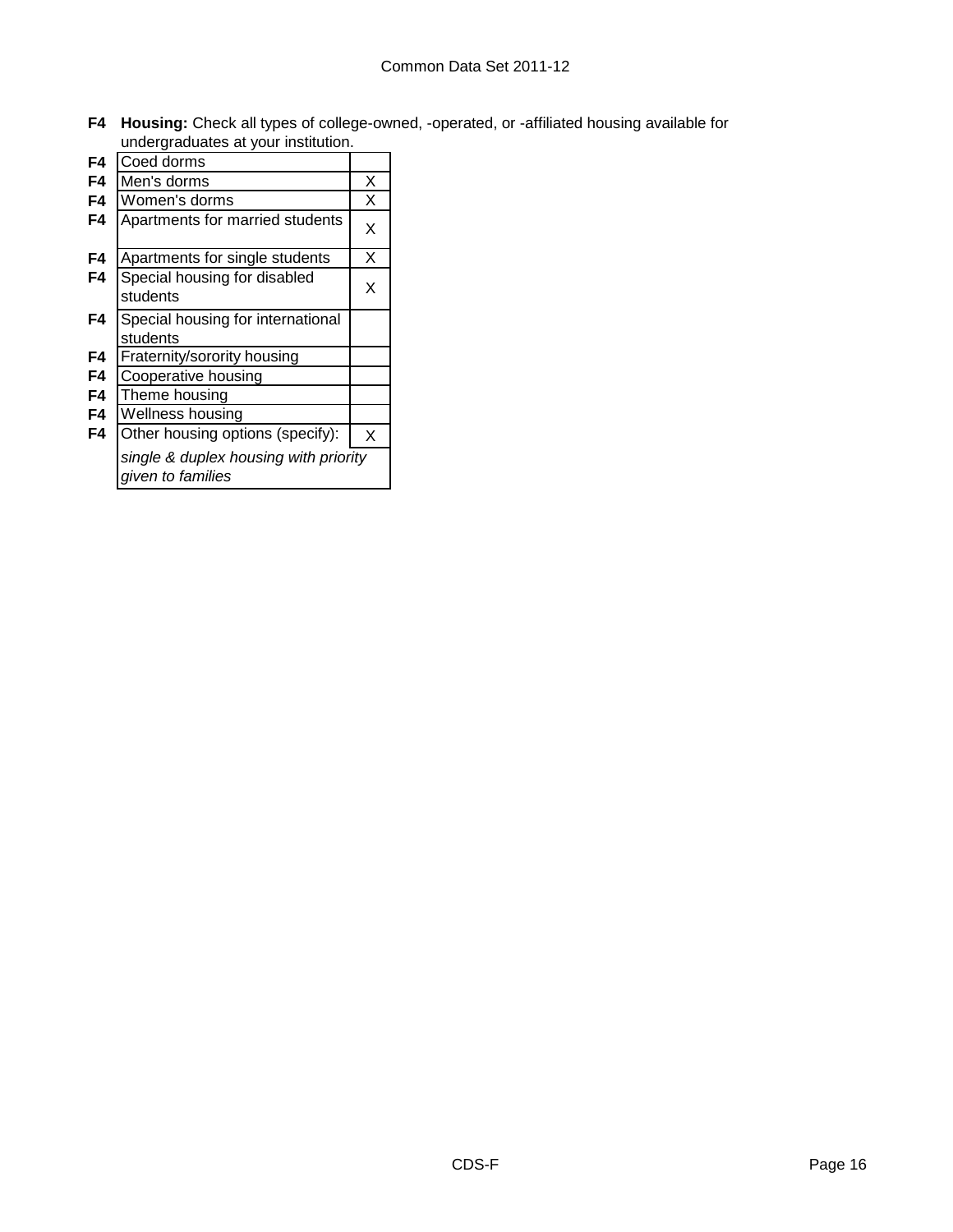# **G. ANNUAL EXPENSES**

**G0** Please provide the URL of your institution's net price calculator: [http://www.hsutx.edu](http://www.hsutx.edu/netpricecalc/npcalc.htm)/netpricecalc/npcalc.htm

# **Provide 2012-2013 academic year costs of attendance for the following categories that are applicable to your institution.**

Check here if your institution's 2012-2013 academic year costs of attendance are not available at this time and provide an approximate date (i.e., month/day) when your institution's final 2012-2013 academic year costs of attendance will be available:

**G1 Undergraduate full-time tuition, required fees, room and board** List the typical tuition, required fees, and room and board for a full-time undergraduate student for the FULL 2012-2013 academic year (30 semester or 45 quarter hours for institutions that derive annual tuition by multiplying credit hour cost by number of credits). A full academic year refers to the period of time generally extending from September to June; usually equated to two semesters, two trimesters, three quarters, or the period covered by a fourone-four plan. Room and board is defined as double occupancy and 19 meals per week or the maximum meal plan. Required fees include only charges that all full-time students must pay that are not included in tuition (e.g., registration, health, or activity fees.) Do not include optional fees (e.g., parking, laboratory use).

| G <sub>1</sub> |                                                       | First-Year | Undergraduates |
|----------------|-------------------------------------------------------|------------|----------------|
| G <sub>1</sub> | PRIVATE INSTITUTIONS                                  |            |                |
|                | Tuition:                                              | \$21,450   | \$21,450       |
| G <sub>1</sub> | PUBLIC INSTITUTIONS                                   |            |                |
|                | Tuition:                                              |            |                |
|                | In-district                                           |            |                |
| G <sub>1</sub> | PUBLIC INSTITUTIONS                                   |            |                |
|                | In-state (out-of-district):                           |            |                |
| G <sub>1</sub> | PUBLIC INSTITUTIONS                                   |            |                |
|                | Out-of-state:                                         |            |                |
| G <sub>1</sub> | NONRESIDENT ALIENS                                    |            |                |
|                | Tuition:                                              |            |                |
|                |                                                       |            |                |
| G <sub>1</sub> | <b>REQUIRED FEES:</b>                                 | \$1,110    | \$1,110        |
|                |                                                       |            |                |
| G <sub>1</sub> | ROOM AND BOARD:                                       |            |                |
|                | (on-campus)                                           | \$6,630    | \$6,630        |
| G1             | <b>ROOM ONLY:</b>                                     |            |                |
|                | (on-campus)                                           | \$3,400    | \$3,400        |
| G <sub>1</sub> | <b>BOARD ONLY:</b>                                    |            |                |
|                | (on-campus meal plan)                                 | \$3,230    | \$3,230        |
|                |                                                       |            |                |
| G <sub>1</sub> | Comprehensive tuition and room and board fee (if your |            |                |
|                | college cannot provide separate tuition and room and  |            |                |
|                | board fees):                                          |            |                |
|                |                                                       |            |                |
| G <sub>1</sub> | Other:                                                |            |                |

# *2012-2013 Actual Budget Numbers:*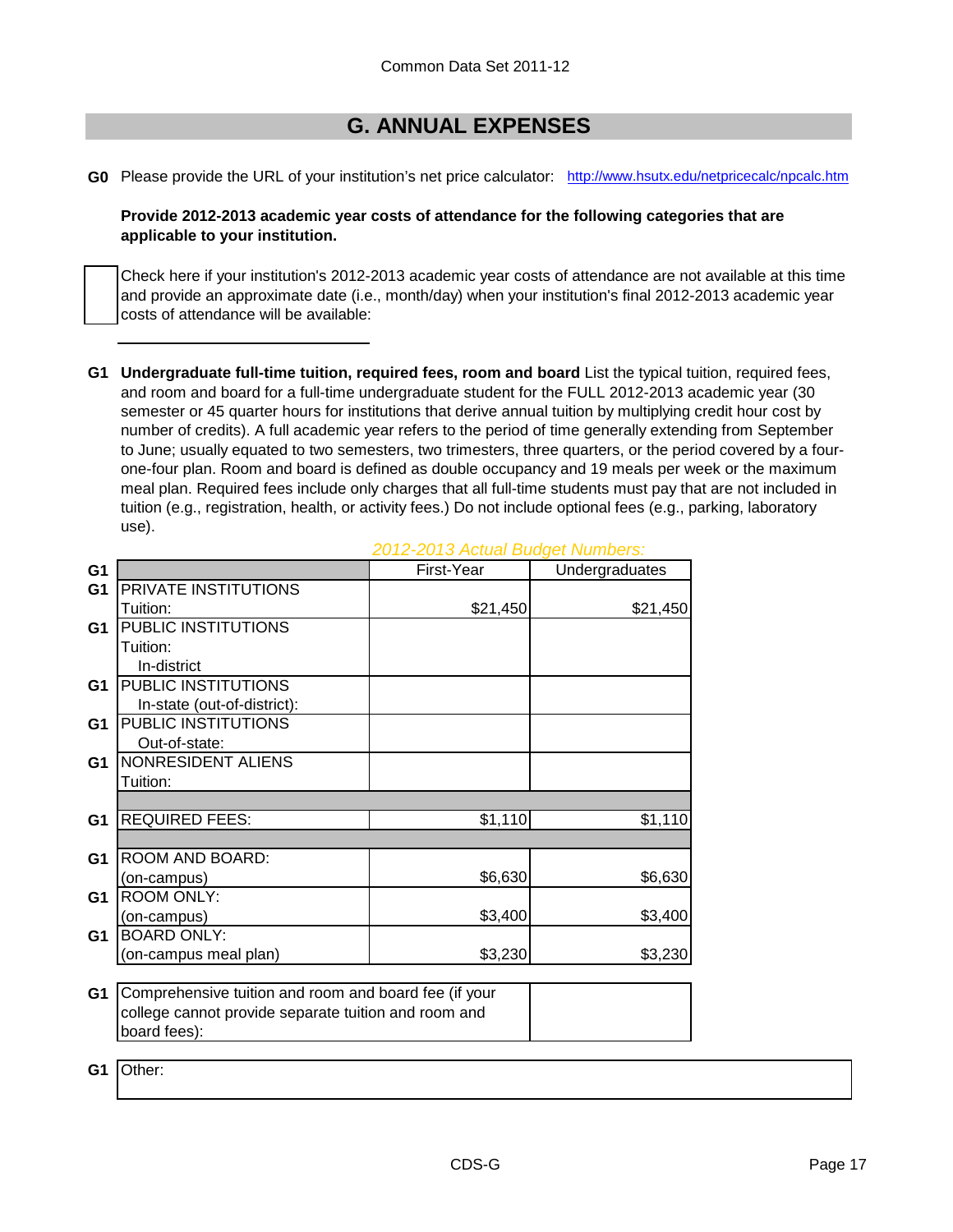| G <sub>2</sub> |                                                                                                           | Minimum | Maximum |
|----------------|-----------------------------------------------------------------------------------------------------------|---------|---------|
| G <sub>2</sub> | Number of credits per term a student can take for the<br>stated full-time tuition                         | 15      | 15      |
|                |                                                                                                           |         |         |
| G <sub>3</sub> |                                                                                                           | Yes     | No      |
| G <sub>3</sub> | Do tuition and fees vary by year of study (e.g., sophomore,<br>junior, senior)?                           |         | X       |
| G4             |                                                                                                           | Yes     | No.     |
|                |                                                                                                           |         |         |
| G4             | Do tuition and fees vary by undergraduate instructional<br>program?                                       |         | x       |
| G4             |                                                                                                           | %       |         |
| G <sub>4</sub> | If yes, what percentage of full-time undergraduates pay<br>more than the tuition and fees reported in G1? |         |         |

**G5** Provide the estimated expenses for a typical full-time undergraduate student:

| G <sub>5</sub> |                                 | Residents | Commuters        | Commuters            |
|----------------|---------------------------------|-----------|------------------|----------------------|
|                |                                 |           | (living at home) | (not living at home) |
| G <sub>5</sub> | Books and supplies              | \$800     | \$800            | \$800                |
| G <sub>5</sub> | Room only                       | \$3,400   | \$1,020          | \$3,400              |
| G <sub>5</sub> | Board only                      | \$3,230   | \$1,026          | \$3,230              |
| G5             | Room and board total (if your   |           |                  |                      |
|                | college cannot provide separate |           |                  |                      |
|                | room and board figures for      |           |                  |                      |
|                | commuters not living at home):  | \$6,630   | \$2,046          | \$6,630              |
| G5             | Transportation                  | \$1,098   | \$900            | \$1,098              |
| G5             | Other expenses                  | \$1,476   | \$450            | \$1,476              |

**G6** Undergraduate per-credit-hour charges (tuition only)

|    | <b>G6 IPRIVATE INSTITUTIONS:</b> |          |
|----|----------------------------------|----------|
|    |                                  | \$715.00 |
| G6 | <b>PUBLIC INSTITUTIONS</b>       |          |
|    | In-district:                     |          |
| G6 | <b>PUBLIC INSTITUTIONS</b>       |          |
|    | In-state (out-of-district):      |          |
| G6 | <b>PUBLIC INSTITUTIONS</b>       |          |
|    | Out-of-state:                    |          |
| G6 | NONRESIDENT ALIENS:              |          |
|    |                                  |          |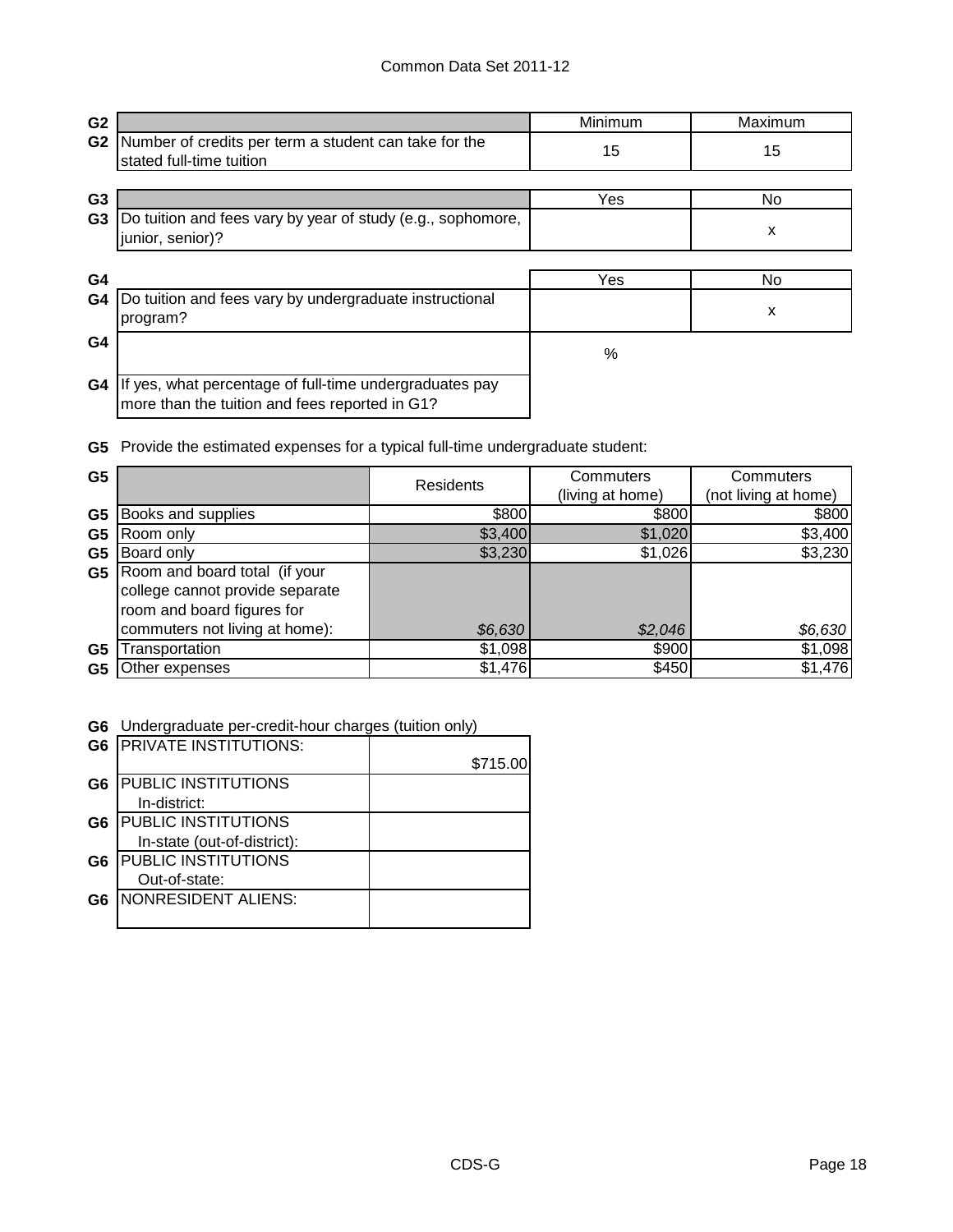# **H. FINANCIAL AID**

# **Aid Awarded to Enrolled Undergraduates**

Enter total dollar amounts awarded to enrolled full-time and less than full-time degree-seeking undergraduates (using the same cohort reported in CDS Question B1, "total degree-seeking" undergraduates) in the following categories. (Note: If the data being reported are final figures for the 2010- 2011 academic year (see the next item below), use the 2010-2011 academic year's CDS Question B1 cohort.) Include aid awarded to international students (i.e., those not qualifying for federal aid). Aid that is non-need-based but that was used to meet need should be reported in the need-based aid columns. (For a suggested order of precedence in assigning categories of aid to cover need, see the entry for "non-needbased scholarship or grant aid" on the last page of the definitions section.)

| H1 |                                                                                                 | 2011-2012<br>estimated | 2010-2011<br>final |
|----|-------------------------------------------------------------------------------------------------|------------------------|--------------------|
| H1 | Indicate the academic year for which data are reported for items H1,<br>IH2, H2A, and H6 below: |                        |                    |

**H3** Which needs-analysis methodology does your institution use in awarding institutional aid?

| <b>H3</b>      | Federal methodology (FM)            |  |
|----------------|-------------------------------------|--|
|                | H3   Institutional methodology (IM) |  |
| H <sub>3</sub> | Both FM and IM                      |  |

| H1             |                                                                                                                                                                                   | <b>Need-based \$</b><br>(Include non-need-<br>based aid used to<br>meet need.) | Non-need-<br>based \$<br>(Exclude non-need-<br>based aid used to<br>meet need.) |
|----------------|-----------------------------------------------------------------------------------------------------------------------------------------------------------------------------------|--------------------------------------------------------------------------------|---------------------------------------------------------------------------------|
| H1             | <b>Scholarships/Grants</b>                                                                                                                                                        |                                                                                |                                                                                 |
| H1             | Federal                                                                                                                                                                           | \$3,013,203                                                                    |                                                                                 |
| H1             | State (i.e., all states, not only the state in which your institution is<br>located)                                                                                              | \$1,868,731                                                                    |                                                                                 |
| H1             | Institutional: Endowed scholarships, annual gifts and tuition funded<br>grants, awarded by the college, excluding athletic aid and tuition<br>waivers (which are reported below). |                                                                                | \$12,129,471                                                                    |
| H1             | Scholarships/grants from external sources (e.g., Kiwanis, National<br>Merit) not awarded by the college                                                                           |                                                                                | \$701,121                                                                       |
| H1             | <b>Total Scholarships/Grants</b>                                                                                                                                                  | \$4,881,934                                                                    | \$12,830,592                                                                    |
| H1             | <b>Self-Help</b>                                                                                                                                                                  |                                                                                |                                                                                 |
| H1             | Student loans from all sources (excluding parent loans)                                                                                                                           | \$7,008,745                                                                    | \$10,357,010                                                                    |
| H1             | <b>Federal Work-Study</b>                                                                                                                                                         | \$152,214                                                                      |                                                                                 |
| H <sub>1</sub> | State and other (e.g., institutional) work-study/employment (Note:                                                                                                                |                                                                                |                                                                                 |
|                | Excludes Federal Work-Study captured above.)                                                                                                                                      | \$24,593                                                                       |                                                                                 |
| H <sub>1</sub> | <b>Total Self-Help</b>                                                                                                                                                            | \$7,185,552                                                                    | \$10,357,010                                                                    |
| H1             | <b>Other</b>                                                                                                                                                                      |                                                                                |                                                                                 |
| H1             | <b>Parent Loans</b>                                                                                                                                                               |                                                                                | \$5,726,944                                                                     |
| <b>H1</b>      | <b>Tuition Waivers</b><br>Reporting is optional. Report tuition waivers in this row if you choose to report them. Do<br>not report tuition waivers elsewhere.                     |                                                                                | \$629,676                                                                       |
| H1             | <b>Athletic Awards</b>                                                                                                                                                            |                                                                                |                                                                                 |

\*average budget amount used to calculate undergraduate financial aid packages - \$32638/yr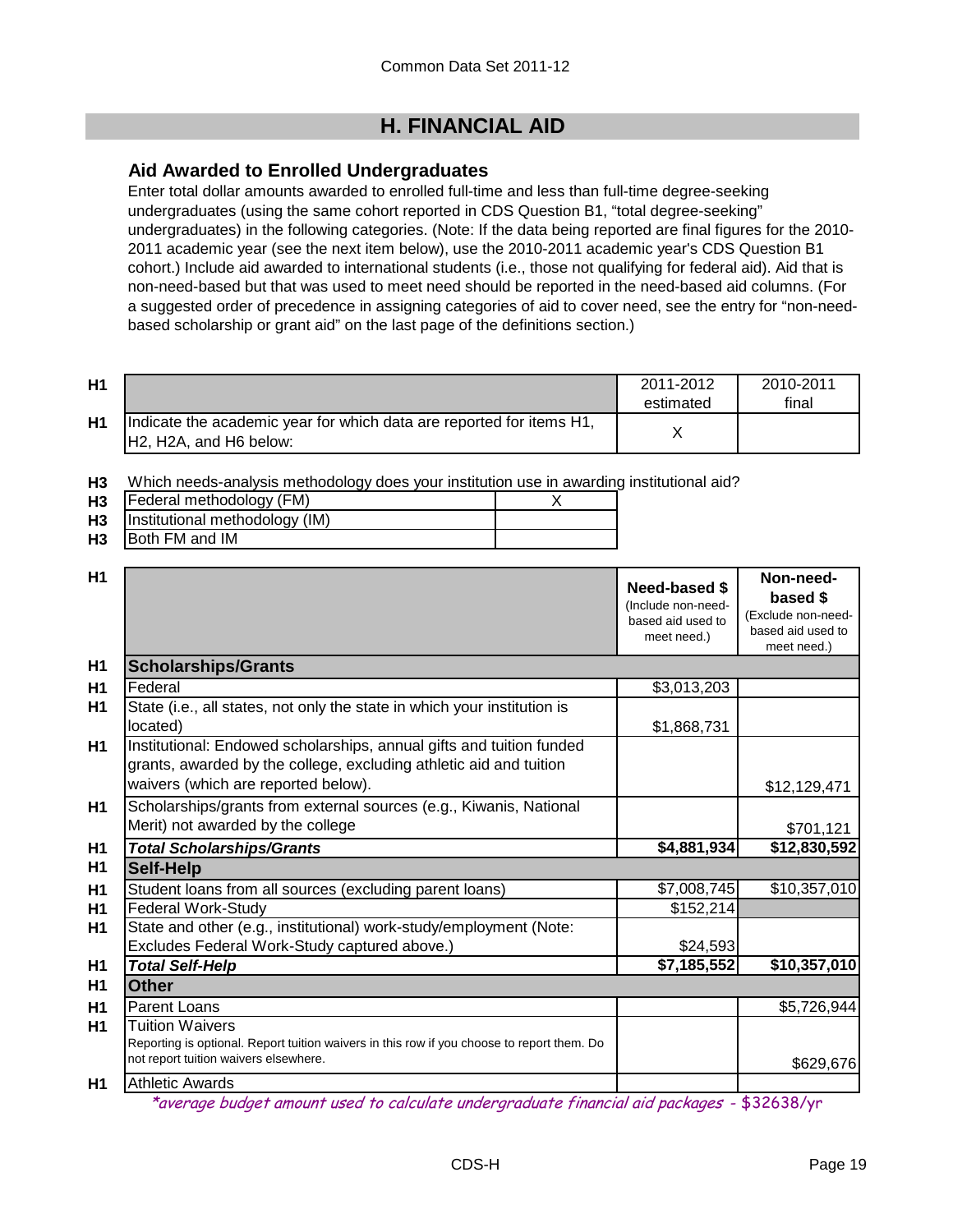**H2 Number of Enrolled Students Awarded Aid:** List the number of degree-seeking full-time and less-thanfull-time undergraduates who applied for and were awarded financial aid from any source. **Aid that is nonneed-based but that was used to meet need should be counted as need-based aid.** Numbers should reflect the cohort awarded the dollars reported in H1. Note: In the chart below, students may be counted in more than one row, and full-time freshmen should also be counted as full-time undergraduates.

| H <sub>2</sub> |              |                                                                                                                                                                                                                                                                                              | <b>First-time</b><br><b>Full-time</b><br><b>Freshmen</b> | <b>Full-time</b><br>Undergraduate<br>(Incl. Fresh.) | <b>Less Than</b><br><b>Full-time</b><br>Undergraduate |
|----------------|--------------|----------------------------------------------------------------------------------------------------------------------------------------------------------------------------------------------------------------------------------------------------------------------------------------------|----------------------------------------------------------|-----------------------------------------------------|-------------------------------------------------------|
| H <sub>2</sub> |              | a) Number of degree-seeking undergraduate students<br>(CDS Item B1 if reporting on Fall 2011 cohort)                                                                                                                                                                                         | 394                                                      | 1628                                                | 269                                                   |
| H <sub>2</sub> |              | b) Number of students in line a who applied for need-<br>based financial aid                                                                                                                                                                                                                 | 390                                                      | 1590                                                | 121                                                   |
| H <sub>2</sub> |              | c) Number of students in line <b>b</b> who were determined to<br>have financial need                                                                                                                                                                                                         | 314                                                      | 1222                                                | 81                                                    |
| H <sub>2</sub> |              | d) Number of students in line c who were awarded any<br>financial aid                                                                                                                                                                                                                        | 314                                                      | 1222                                                | 81                                                    |
| H <sub>2</sub> |              | e) Number of students in line <b>d</b> who were awarded any<br>need-based scholarship or grant aid                                                                                                                                                                                           | 213                                                      | 819                                                 | 66                                                    |
| H <sub>2</sub> | $f$ )        | Number of students in line d who were awarded any<br>need-based self-help aid                                                                                                                                                                                                                | 282                                                      | 1134                                                | 63                                                    |
| H <sub>2</sub> |              | g) Number of students in line <b>d</b> who were awarded any<br>non-need-based scholarship or grant aid                                                                                                                                                                                       | 282                                                      | 1082                                                | 48                                                    |
| H <sub>2</sub> |              | h) Number of students in line d whose need was fully met<br>(exclude PLUS loans, unsubsidized loans, and private<br>alternative loans)                                                                                                                                                       | 76                                                       | 224                                                 | 10                                                    |
| H <sub>2</sub> |              | On average, the percentage of need that was met of<br>students who were awarded any need-based aid.<br>Exclude any aid that was awarded in excess of need as<br>well as any resources that were awarded to replace<br>EFC (PLUS loans, unsubsidized loans, and private<br>alternative loans) | 70.2%                                                    | 63.6%                                               | 48.4%                                                 |
| H <sub>2</sub> | li)          | The average financial aid package of those in line d.<br>Exclude any resources that were awarded to replace<br>EFC (PLUS loans, unsubsidized loans, and private<br>alternative loans)                                                                                                        | \$<br>24,866                                             | \$<br>24,539                                        | 11,698<br>\$                                          |
| H <sub>2</sub> | $\mathsf{k}$ | Average need-based scholarship and grant award of<br>those in line e                                                                                                                                                                                                                         | \$6,387                                                  | \$6,158                                             | \$3,540                                               |
| H <sub>2</sub> |              | Average need-based self-help award (excluding PLUS<br>loans, unsubsidized loans, and private alternative loans)<br>of those in line f                                                                                                                                                        | \$3,027                                                  | \$<br>4,335                                         | \$<br>3,856                                           |
| H <sub>2</sub> |              | m) Average need-based loan (excluding PLUS loans,<br>unsubsidized loans, and private alternative loans) of<br>those in line f who were awarded a need-based loan                                                                                                                             | \$3,016                                                  | \$4,209                                             | \$3,808                                               |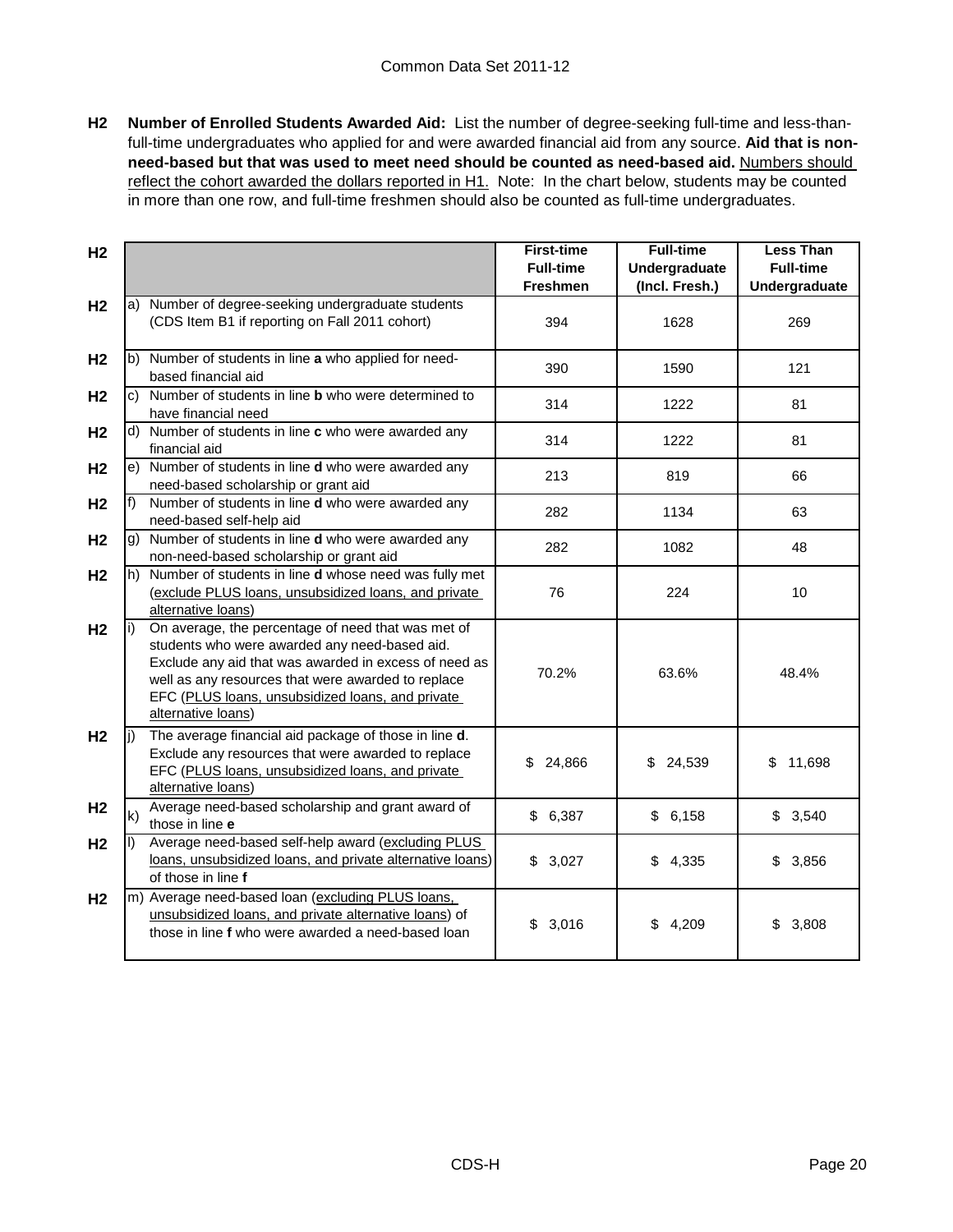**H2A Number of Enrolled Students Awarded Non-need-based Scholarships and Grants**: List the number of degree-seeking full-time and less-than-full-time undergraduates who had no financial need and who were awarded institutional non-need-based scholarship or grant aid. Numbers should reflect the cohort awarded the dollars reported in H1. Note: In the chart below, students may be counted in more than one row, and full-time freshmen should also be counted as full-time undergraduates.

| H2A               |                                                                                                                                                                                                                  | <b>First-time</b><br><b>Full-time</b> | <b>Full-time</b><br>Undergrad | Less Than<br><b>Full-time</b> |
|-------------------|------------------------------------------------------------------------------------------------------------------------------------------------------------------------------------------------------------------|---------------------------------------|-------------------------------|-------------------------------|
|                   |                                                                                                                                                                                                                  | <b>Freshmen</b>                       | (Incl. Fresh.)                | <b>Undergrad</b>              |
| $H2A$ $ n\rangle$ | Number of students in line a who had no financial need<br>and who were awarded institutional non-need-based<br>scholarship or grant aid (exclude those who were<br>awarded athletic awards and tuition benefits) | 77                                    | 380                           | 57                            |
| $H2A$ (0)         | Average dollar amount of institutional non-need-based<br>scholarship and grant aid awarded to students in line n                                                                                                 | 10,889<br>\$.                         | \$8,751                       | 2,830<br>S.                   |
| $H2A$ $ p\rangle$ | Number of students in line a who were awarded an<br>institutional non-need-based athletic scholarship or<br>grant                                                                                                | N/A                                   | N/A                           | N/A                           |
| $H2A  q\rangle$   | Average dollar amount of institutional non-need-based<br>athletic scholarships and grants awarded to students in<br>line <b>p</b>                                                                                | N/A                                   | N/A                           | N/A                           |

**H3** Incorporated into H1 above.

**Note:** These are the graduates and loan types to include and exclude in order to fill out CDS H4, H4a, H5, and H5a.

Include: \* 2011 undergraduate class who graduated between July 1, 2098 and June

- 30, 2011 who started at your institution as first- time students and received a bachelor's degree between July 1, 2010 and June 30, 2011.
- \* only loans made to students who borrowed while enrolled at your institution.

\* co-signed loans.

Exclude: \* those who transferred in. \* money borrowed at other institutions.

| H4              | Provide the percentage of the class (defined above) who borrowed at any time through<br>any loan programs (institutional, state, Federal Perkins, Federal Stafford Subsidized and<br>Unsubsidized, private loans that were certified by your institution, etc.; exclude parent<br>loans). Include both Federal Direct Student Loans and Federal Family Education Loans. |          |
|-----------------|-------------------------------------------------------------------------------------------------------------------------------------------------------------------------------------------------------------------------------------------------------------------------------------------------------------------------------------------------------------------------|----------|
|                 |                                                                                                                                                                                                                                                                                                                                                                         | 76%      |
| H <sub>4a</sub> |                                                                                                                                                                                                                                                                                                                                                                         |          |
|                 | Provide the percentage of the class (defined above) who borrowed at any time through                                                                                                                                                                                                                                                                                    |          |
|                 | federal loan programs--Federal Perkins, Federal Stafford Subsidized and Unsubsidized.                                                                                                                                                                                                                                                                                   |          |
|                 | Include both Federal Direct Student Loans and Federal Family Education Loans. NOTE:                                                                                                                                                                                                                                                                                     |          |
|                 | exclude all institutional, state, private alternative loans and parent loans.                                                                                                                                                                                                                                                                                           | 60%      |
| <b>H5</b>       | Report the average per-undergraduate-borrower cumulative principal borrowed of those                                                                                                                                                                                                                                                                                    |          |
|                 | in line H4.                                                                                                                                                                                                                                                                                                                                                             | \$39,405 |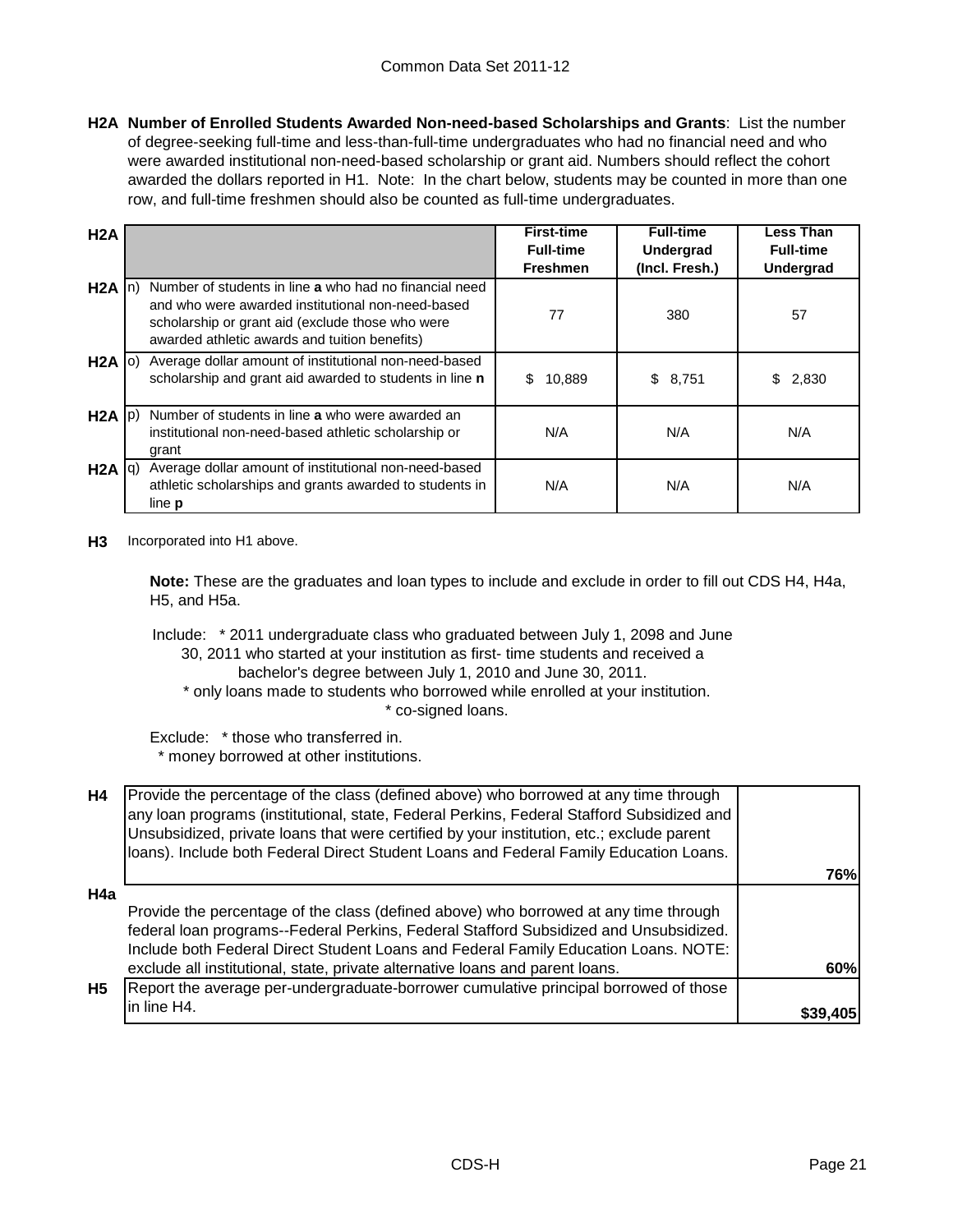**H5a** Report the average per-undergraduate-borrower cumulative principal borrowed, of those in H4a, through federal loan programs--Federal Perkins, Federal Stafford Subsidized and Unsubsidized. Include both Federal Direct Student Loans and Federal Family Education Loans. These are listed in line H4a. NOTE: exclude all institutional, state, private alternative loans and exclude parent loans.

**Aid to Undergraduate Degree-seeking Nonresident Aliens** (Note: Report numbers and dollar amounts for the same academic year checked in item H1.)

**H6** Indicate your institution's policy regarding institutional scholarship and grant aid for undergraduate degreeseeking nonresident aliens:

| H6  Institutional need-based scholarship or grant aid is available      |  |
|-------------------------------------------------------------------------|--|
| H6   Institutional non-need-based scholarship or grant aid is available |  |
| He lootitutional cabalarabin or grapt aid is not available              |  |

**H6** Institutional scholarship or grant aid is not available

- **H6** If institutional financial aid is available for undergraduate degree-seeking nonresident aliens, provide the number of undergraduate degree-seeking nonresident aliens who were awarded need-based or non-need-based aid:
- **H6** \$9,788 Average dollar amount of institutional financial aid awarded to undergraduate degreeseeking nonresident aliens:
- **H6** \$264,297 Total dollar amount of institutional financial aid awarded to undergraduate degreeseeking nonresident aliens:
- **H7** Check off all financial aid forms nonresident alien first-year financial aid applicants must submit:

| <b>H7</b> | Institution's own financial aid form              |  |
|-----------|---------------------------------------------------|--|
| <b>H7</b> | <b>CSS/Financial Aid PROFILE</b>                  |  |
| <b>H7</b> | International Student's Financial Aid Application |  |
| <b>H7</b> | International Student's Certification of Finances |  |
| <b>H7</b> | Other (specify):                                  |  |

# **Process for First-Year/Freshman Students**

**H8** Check off all financial aid forms domestic first-year (freshman) financial aid applicants must submit:

| H <sub>8</sub> | <b>IFAFSA</b>                        |  |
|----------------|--------------------------------------|--|
| H <sub>8</sub> | Institution's own financial aid form |  |
| H <sub>8</sub> | <b>CSS/Financial Aid PROFILE</b>     |  |
| H <sub>8</sub> | State aid form                       |  |
| H <sub>8</sub> | Noncustodial PROFILE                 |  |
| H <sub>8</sub> | Business/Farm Supplement             |  |
| H <sub>8</sub> | Other (specify):                     |  |
|                |                                      |  |

**H9** Indicate filing dates for first-year (freshman) students:

| H9   Priority date for filing required financial aid forms:                             |  |
|-----------------------------------------------------------------------------------------|--|
| <b>H9 Deadline for filing required financial aid forms:</b>                             |  |
| H9   No deadline for filing required forms (applications processed on a rolling basis): |  |

**H10** Indicate notification dates for first-year (freshman) students (answer a or b):

|                 | H <sub>10</sub> a) Students notified on or about (date): |      |  |
|-----------------|----------------------------------------------------------|------|--|
| H <sub>10</sub> |                                                          | ′es∶ |  |

**\$32,841**

27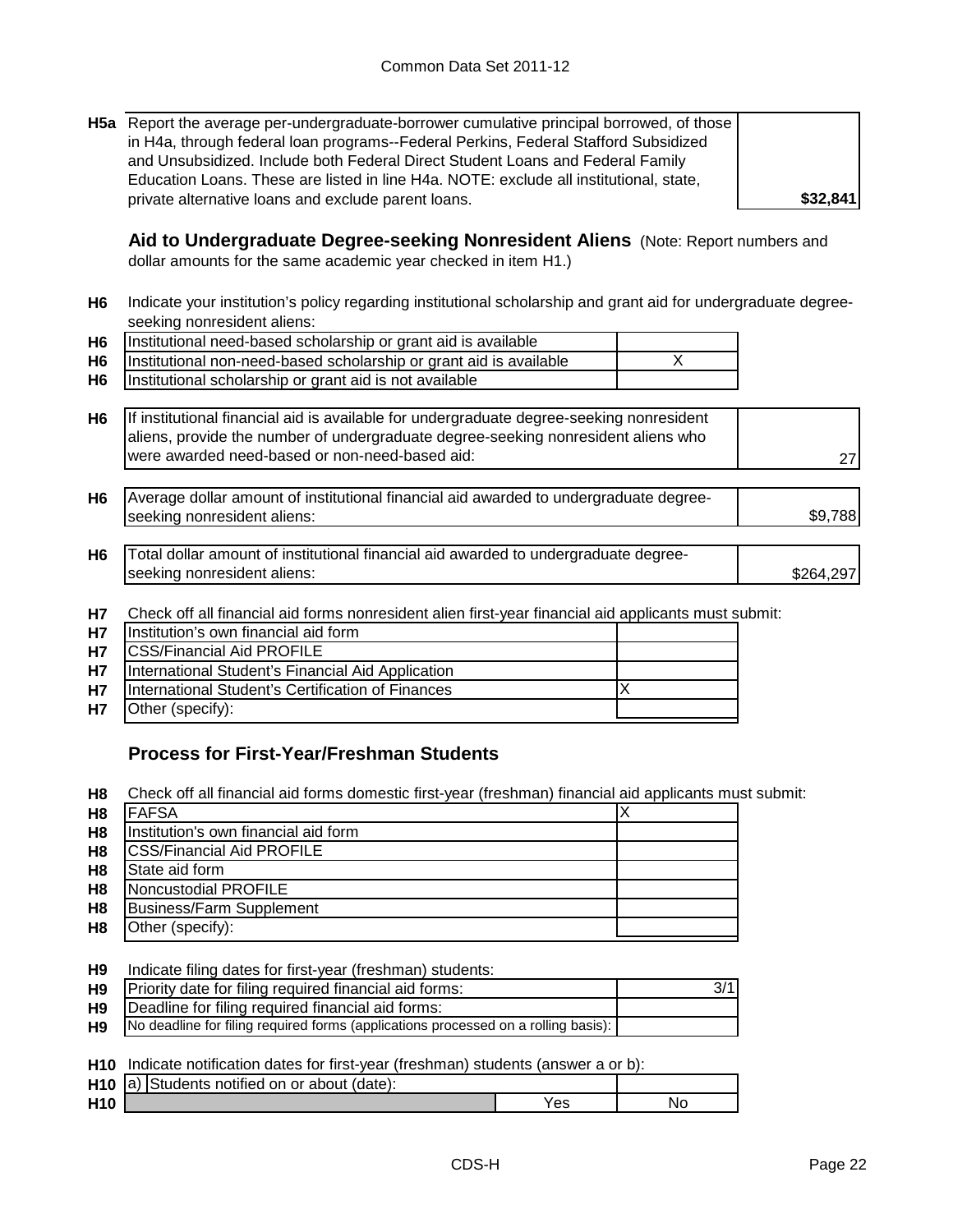|     | $H10$ b) Students notified on a rolling basis: |  |
|-----|------------------------------------------------|--|
| H10 | If yes, starting date:                         |  |

**H11** Indicate reply dates:

|                           | <b>H11</b> Students must reply by (date): |  |
|---------------------------|-------------------------------------------|--|
| H <sub>11</sub> or within | weeks of notification.                    |  |

# **Types of Aid Available**

Please check off all types of aid available to undergraduates at your institution:

**H12** Loans

| <b>H12 FEDERAL DIRECT STUDENT LOAN PROGRAM (DIRECT LOAN)</b> |  |
|--------------------------------------------------------------|--|
|                                                              |  |

| <b>H12</b> Federal Perkins Loans                      |  |
|-------------------------------------------------------|--|
| <b>H12</b> Federal Nursing Loans                      |  |
| H <sub>12</sub> State Loans                           |  |
| H12 College/university loans from institutional funds |  |
| H <sub>12</sub> Other (specify):                      |  |
|                                                       |  |

# **H13** Scholarships and Grants

|                 | H13 NEED-BASED:                                                          |   |
|-----------------|--------------------------------------------------------------------------|---|
| <b>H13</b>      | <b>Federal Pell</b>                                                      |   |
| H <sub>13</sub> | <b>SEOG</b>                                                              | х |
|                 | H13 State scholarships/grants                                            | Χ |
|                 | <b>H13</b> Private scholarships                                          | х |
|                 | H13 College/university scholarship or grant aid from institutional funds |   |
|                 | <b>H13</b> United Negro College Fund                                     |   |
|                 | H13 Federal Nursing Scholarship                                          |   |
| <b>H13</b>      | Other (specify):                                                         |   |
|                 | <b>TEACH Grant</b>                                                       |   |

**H14** Check off criteria used in awarding institutional aid. Check all that apply.

| H14             |                          | Non-Need Based | Need-Based |
|-----------------|--------------------------|----------------|------------|
| H <sub>14</sub> | Academics                | Χ              |            |
| H <sub>14</sub> | Alumni affiliation       | Χ              |            |
| H <sub>14</sub> | Art                      | Χ              |            |
| H <sub>14</sub> | <b>Athletics</b>         |                |            |
| H <sub>14</sub> | Job skills               |                |            |
| H <sub>14</sub> | <b>ROTC</b>              |                |            |
| H <sub>14</sub> | Leadership               |                |            |
| H <sub>14</sub> | <b>Minority status</b>   |                |            |
| H <sub>14</sub> | Music/drama              | Χ              |            |
| H <sub>14</sub> | Religious affiliation    | Χ              |            |
| H <sub>14</sub> | State/district residency |                |            |

**H15**

If your institution has recently implemented any major financial aid policy, program, or initiative to make your institution more affordable to incoming students such as replacing loans with grants, or waiving costs for families below a certain income level please provide details below: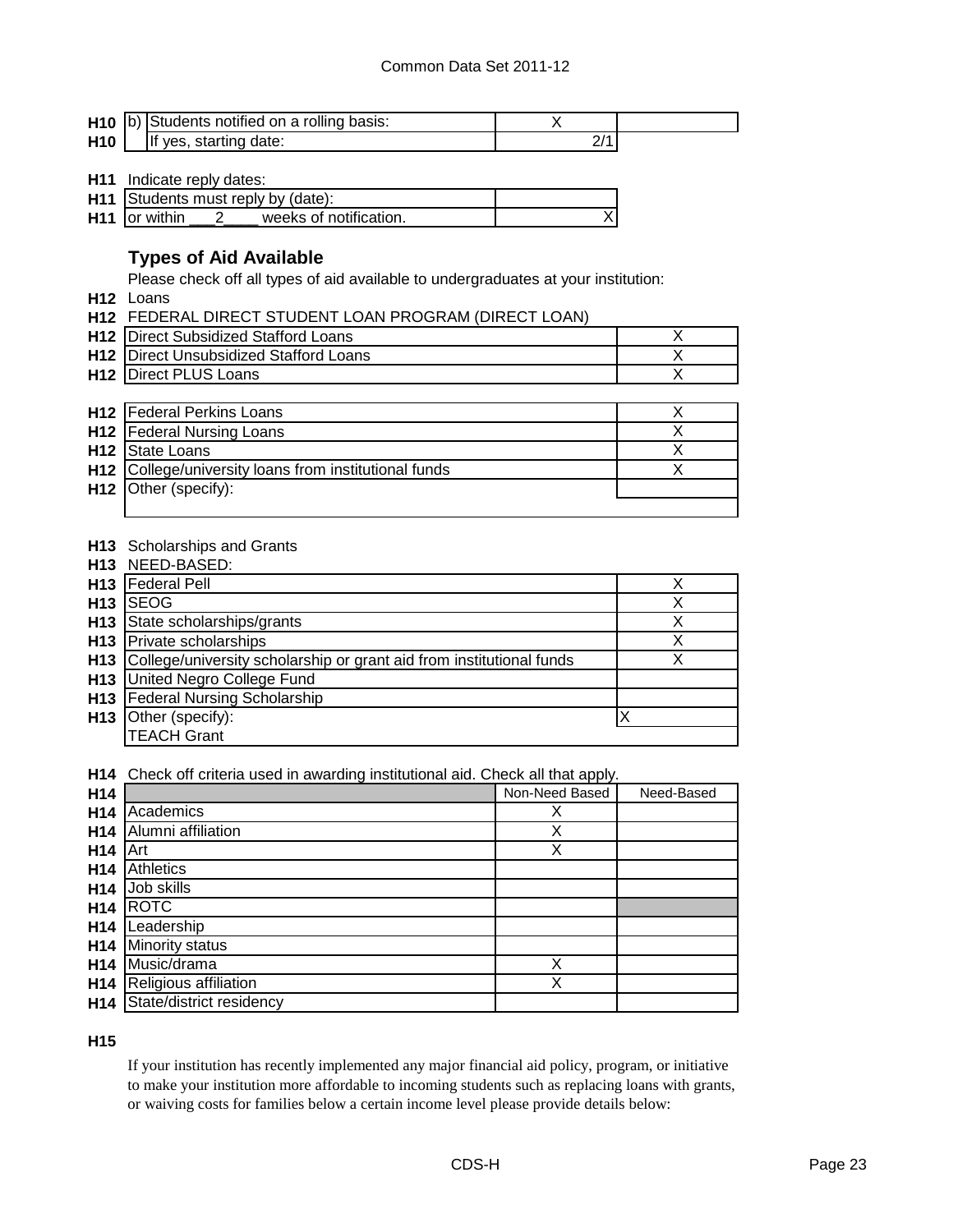Common Data Set 2011-12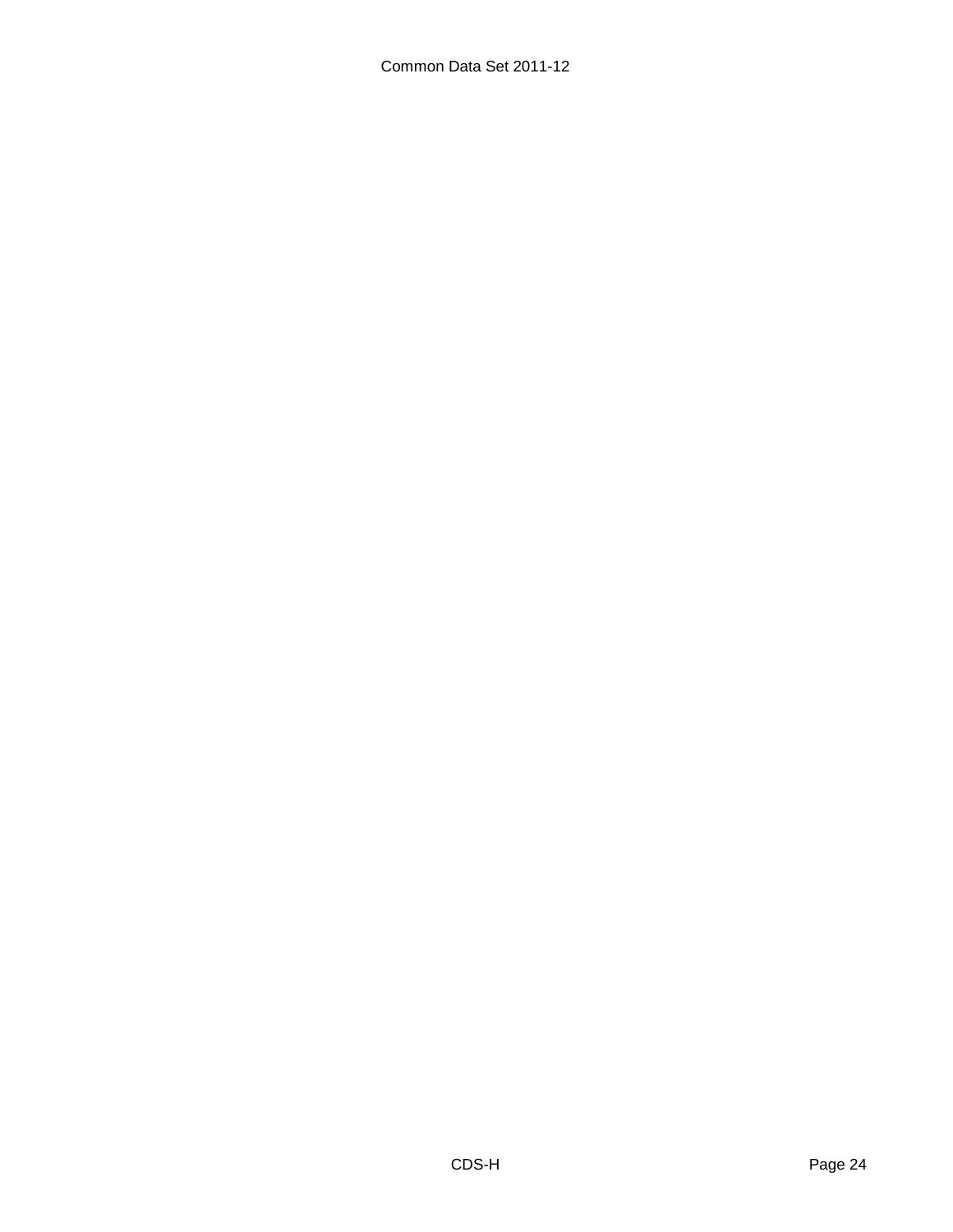# **I. INSTRUCTIONAL FACULTY AND CLASS SIZE**

# **Please report the number of instructional faculty members in each category for Fall 2011. Include faculty who are on your institution's payroll on the census date your institution uses for**

#### **I1 IPEDS/AAUP.**

The following definition of full-time instructional faculty is used by the American Association of University Professors (AAUP) in its annual Faculty Compensation Survey (the part time definitions are not used by AAUP). Instructional Faculty is defined as those members of the instructional-research staff whose major regular assignment is instruction, including those with released time for research. Use the chart below to determine inclusions and exclusions:

|                                                                                                                                                                                                                                          | Full-time | Part-time                                                                       |
|------------------------------------------------------------------------------------------------------------------------------------------------------------------------------------------------------------------------------------------|-----------|---------------------------------------------------------------------------------|
| (a) instructional faculty in preclinical and clinical medicine, faculty who are not paid (e.g.,<br>those who donate their services or are in the military), or research-only faculty, post-<br>doctoral fellows, or pre-doctoral fellows | Exclude   | Include only if<br>they teach one<br>or more non-<br>clinical credit<br>courses |
| (b) administrative officers with titles such as dean of students, librarian, registrar, coach,<br>and the like, even though they may devote part of their time to classroom instruction and<br>may have faculty status                   | Exclude   | Include if they<br>teach one or<br>more non-<br>clinical credit<br>courses      |
| (c) other administrators/staff who teach one or more non-clinical credit courses even<br>though they do not have faculty status                                                                                                          | Exclude   | Include                                                                         |
| (d) undergraduate or graduate students who assist in the instruction of courses, but<br>have titles such as teaching assistant, teaching fellow, and the like                                                                            | Exclude   | Exclude                                                                         |
| (e) faculty on sabbatical or leave with pay                                                                                                                                                                                              | Include   | Exclude                                                                         |
| (f) faculty on leave without pay                                                                                                                                                                                                         | Exclude   | Exclude                                                                         |
| (g) replacement faculty for faculty on sabbatical leave or leave with pay                                                                                                                                                                | Exclude   | Include                                                                         |

*Full-time instructional faculty:* faculty employed on a full-time basis for instruction (including those with released time for research)

*Part-time instructional faculty:* Adjuncts and other instructors being paid solely for part-time classroom instruction. Also includes full-time faculty teaching less than two semesters, three quarters, two trimesters, or two four-month sessions. Employees who are not considered full-time instructional faculty but who teach one or more non-clinical credit courses may be counted as part-time faculty.

*Minority faculty: includes faculty who designate themselves as Black, non-Hispanic; American Indian or Alaska Native; Asian, Native Hawaiian or other Pacific Islander, or Hispanic.* 

*Doctorate: includes such degrees as Doctor of Philosophy, Doctor of Education, Doctor of Juridical Science, and Doctor of Public Health in any field such as arts, sciences, education, engineering, business, and public administration. Also includes terminal degrees formerly designated as "first professional," including dentistry (DDS or DMD), medicine (MD), optometry (OD), osteopathic medicine (DO), pharmacy (DPharm or BPharm), podiatric medicine (DPM), veterinary medicine (DVM), chiropractic (DC or DCM), or law (JD).*

*Terminal degree:* the highest degree in a field: example, M. Arch (architecture) and MFA (master of fine arts).

| $\mathsf{I}$ |                                                         | Full-Time | Part-Time | Total |
|--------------|---------------------------------------------------------|-----------|-----------|-------|
| $\mathbf{I}$ | Total number of instructional faculty                   | 138       | 64        | 202   |
| $\mathbf{I}$ | Total number who are members of minority groups         |           |           | 81    |
| $\mathsf{I}$ | Total number who are women                              | 46        | 27        | 73    |
| 11           | Total number who are men                                | 92        | 37        | 129   |
| $\mathsf{I}$ | Total number who are nonresident aliens (international) |           |           |       |
|              | Total number with doctorate, or other terminal degree   |           |           |       |
| <u>11</u>    |                                                         | 124       | 21        | 145 I |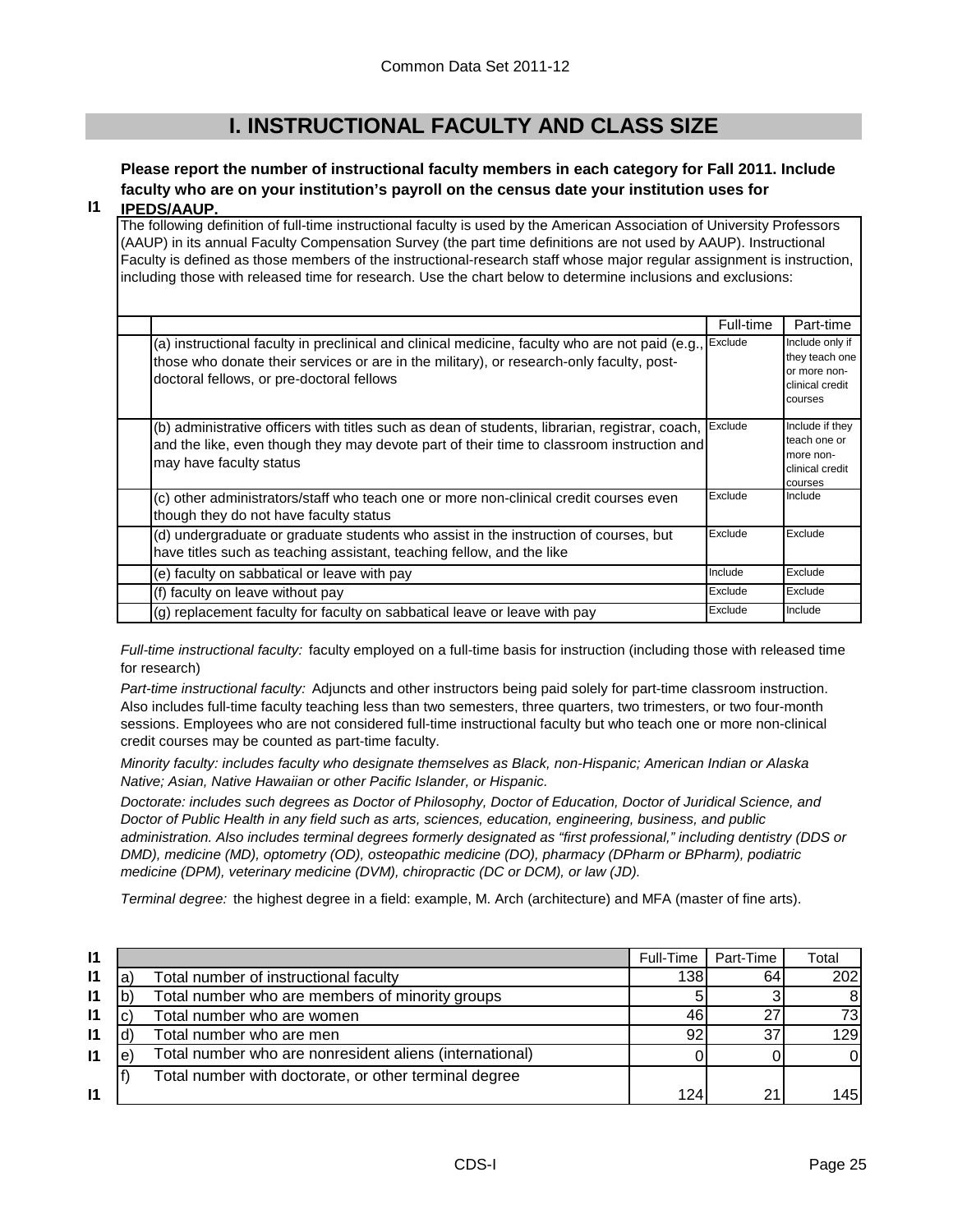|              | g) | Total number whose highest degree is a master's but not a terminal |    |    |      |
|--------------|----|--------------------------------------------------------------------|----|----|------|
| $\mathbf{I}$ |    | master's                                                           |    | 39 | 53 I |
| $\mathbf{I}$ |    | Total number whose highest degree is a bachelor's                  |    |    |      |
|              |    | Total number whose highest degree is unknown or other (Note:       |    |    |      |
| $\mathbf{I}$ |    | Items f, g, h, and i must sum up to item a.)                       |    |    |      |
|              |    | Total number in stand-alone graduate/ professional programs in     |    |    |      |
| $\mathbf{I}$ |    | which faculty teach virtually only graduate-level students         | 13 | 10 | 23I  |

# **I2 Student to Faculty Ratio**

Report the Fall 2011 ratio of full-time equivalent students (full-time plus 1/3 part time) to full-time equivalent instructional faculty (full time plus 1/3 part time). In the ratio calculations, exclude both faculty and students in stand-alone graduate or professional programs such as medicine, law, veterinary, dentistry, social work, business, or public health in which faculty teach virtually only graduate-level students. Do not count undergraduate or graduate student teaching assistants as faculty.

| 12 | <b>Fall 2011 Student to Faculty ratio</b> | '3Ito | (based on | 1952 students |
|----|-------------------------------------------|-------|-----------|---------------|
|    |                                           |       | andl      | 150 faculty). |

#### **I3 Undergraduate Class Size**

**I3**

In the table below, please use the following definitions to report information about the size of classes and class sections offered in the Fall 2011 term.

*Class Sections:* A class section is an organized course offered for credit, identified by discipline and number, meeting at a stated time or times in a classroom or similar setting, and not a subsection such as a laboratory or discussion session. Undergraduate class sections are defined as any sections in which at least one degree-seeking undergraduate student is enrolled for credit. Exclude distance learning classes and noncredit classes and individual instruction such as dissertation or thesis research, music instruction, or one-to-one readings. Exclude students in independent study, co-operative programs, internships, foreign language taped tutor sessions, practicums, and all students in one-on-one classes. Each class section should be counted only once and should not be duplicated because of course catalog cross-listings.

*Class Subsections:* A class subsection includes any subsection of a course, such as laboratory, recitation, and discussion subsections that are supplementary in nature and are scheduled to meet separately from the lecture portion of the course. Undergraduate subsections are defined as any subsections of courses in which degree-seeking undergraduate students enrolled for credit. As above, exclude noncredit classes and individual instruction such as dissertation or thesis research, music instruction, or one-to-one readings. Each class subsection should be counted only once and should not be duplicated because of cross-listings.

Using the above definitions, please report for each of the following class-size intervals the number of class sections and class subsections offered in Fall 2011. For example, a lecture class with 800 students who met at another time in 40 separate labs with 20 students should be counted once in the "100+" column in the class section column and 40 times under the "20-29" column of the class subsections table.

| 13            |                   | Undergraduate Class Size (provide numbers) |           |           |           |       |       |        |              |
|---------------|-------------------|--------------------------------------------|-----------|-----------|-----------|-------|-------|--------|--------------|
| 13            | <b>CLASS</b>      | $2 - 9$                                    | $10 - 19$ | $20 - 29$ | $30 - 39$ | 40-49 | 50-99 | $100+$ | <b>Total</b> |
| $\mathsf{I}3$ | <b>SECTIONS</b>   | 128                                        | 206       | 104       | 42        |       | 4     |        | 492          |
|               |                   |                                            |           |           |           |       |       |        |              |
| $\mathsf{I}3$ | <b>CLASS SUB-</b> | $2 - 9$                                    | $10 - 19$ | $20 - 29$ | $30 - 39$ | 40-49 | 50-99 | $100+$ | <b>Total</b> |
| $\mathsf{I}3$ | <b>SECTIONS</b>   | 16                                         | 22        | 10        |           |       |       |        | 51           |

# **Number of Class Sections with Undergraduates Enrolled**